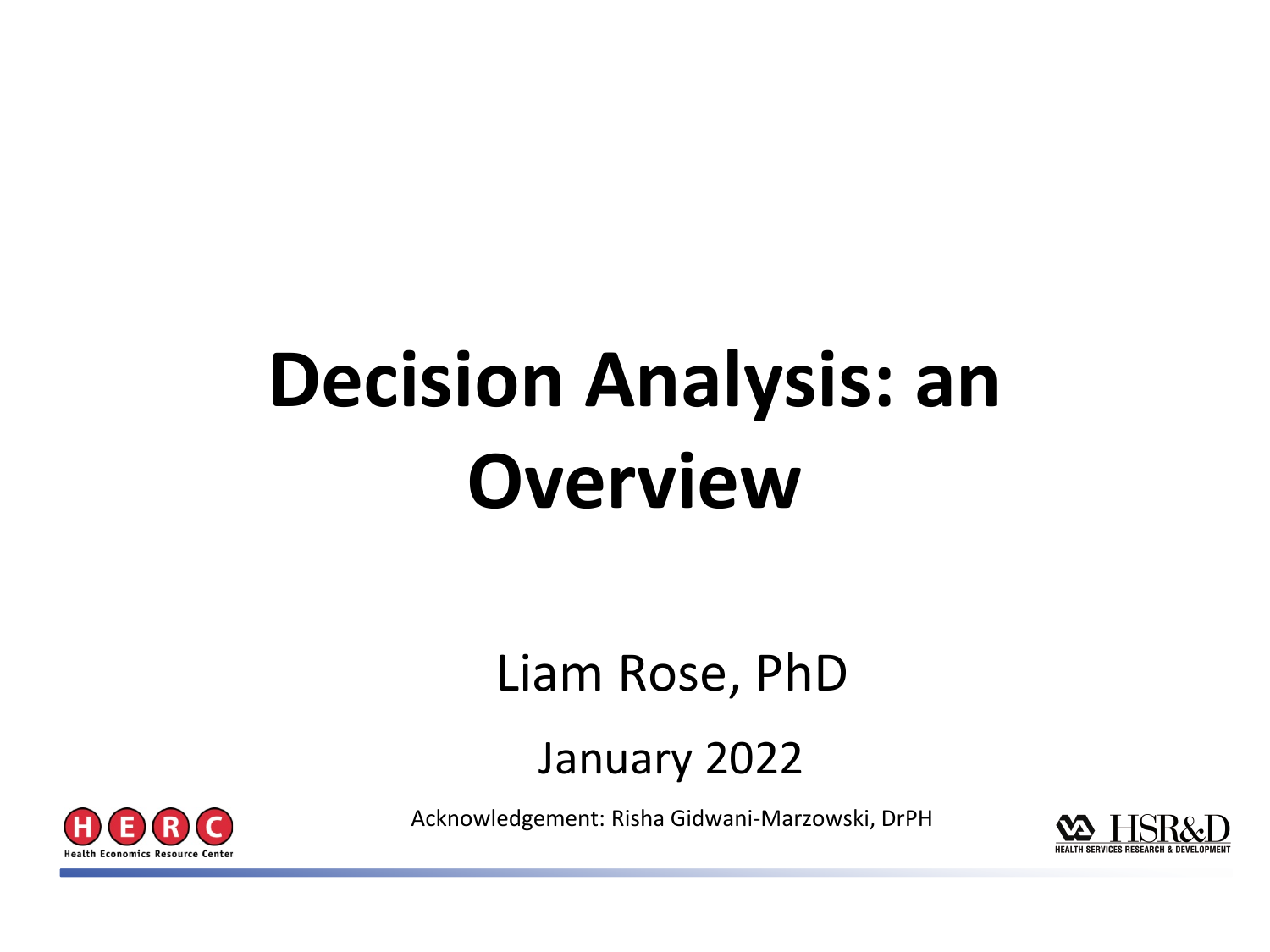# **Today**

- Why to use decision analysis
- Overview of different types of decision analysis
	- CEA, CBA, CCA, BIA
	- Introduce concepts used in upcoming HERC lectures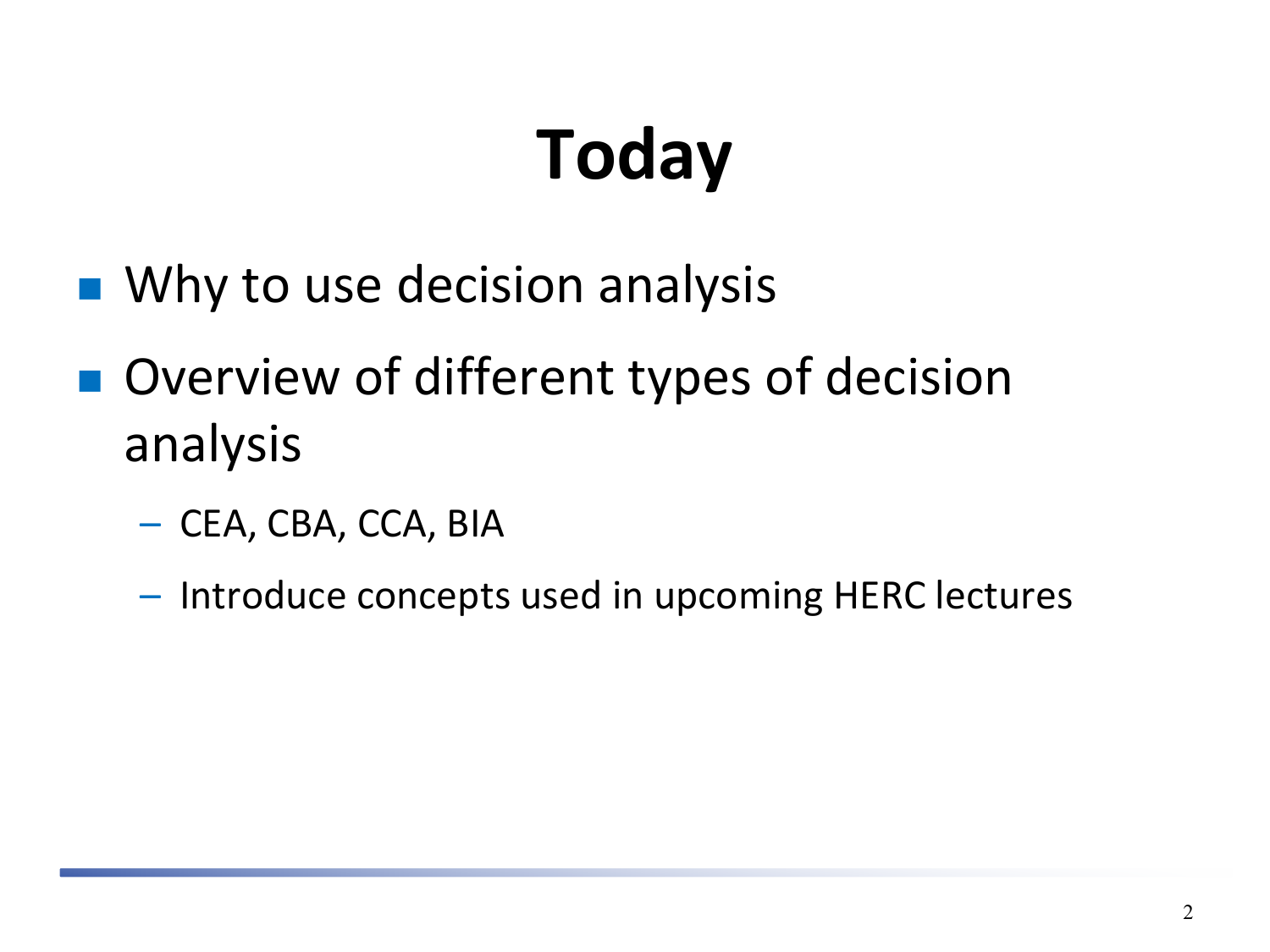# HERC Cost Effectiveness Analysis Series

| Date    | Title                                                                                                                                |
|---------|--------------------------------------------------------------------------------------------------------------------------------------|
| 1/19/22 | An Overview of Decision Analysis                                                                                                     |
| 1/26/22 | Recommendations for the Conduct of Cost-Effectiveness Analysis from<br>the Second Panel on Cost-Effectiveness in Health and Medicine |
| 2/2/22  | <b>Medical Decision Making and Decision Analysis</b>                                                                                 |
| 2/9/22  | Estimating the cost of an Intervention                                                                                               |
| 2/23/22 | <b>VA Costs: HERC versus MCA</b>                                                                                                     |
| 3/2/22  | <b>VA Pharmacy Costs</b>                                                                                                             |
| 3/9/22  | <b>Estimating Transition Probabilities for a Model</b>                                                                               |
| 3/23/22 | <b>Sensitivity Analyses for Decision Models</b>                                                                                      |
| 3/30/22 | Intro to Effectiveness, Patient Preferences, and Utilities                                                                           |
| 4/6/22  | <b>CEA Alongside a Clinical Trial</b>                                                                                                |
| 4/13/22 | <b>Budget Impact Analysis</b>                                                                                                        |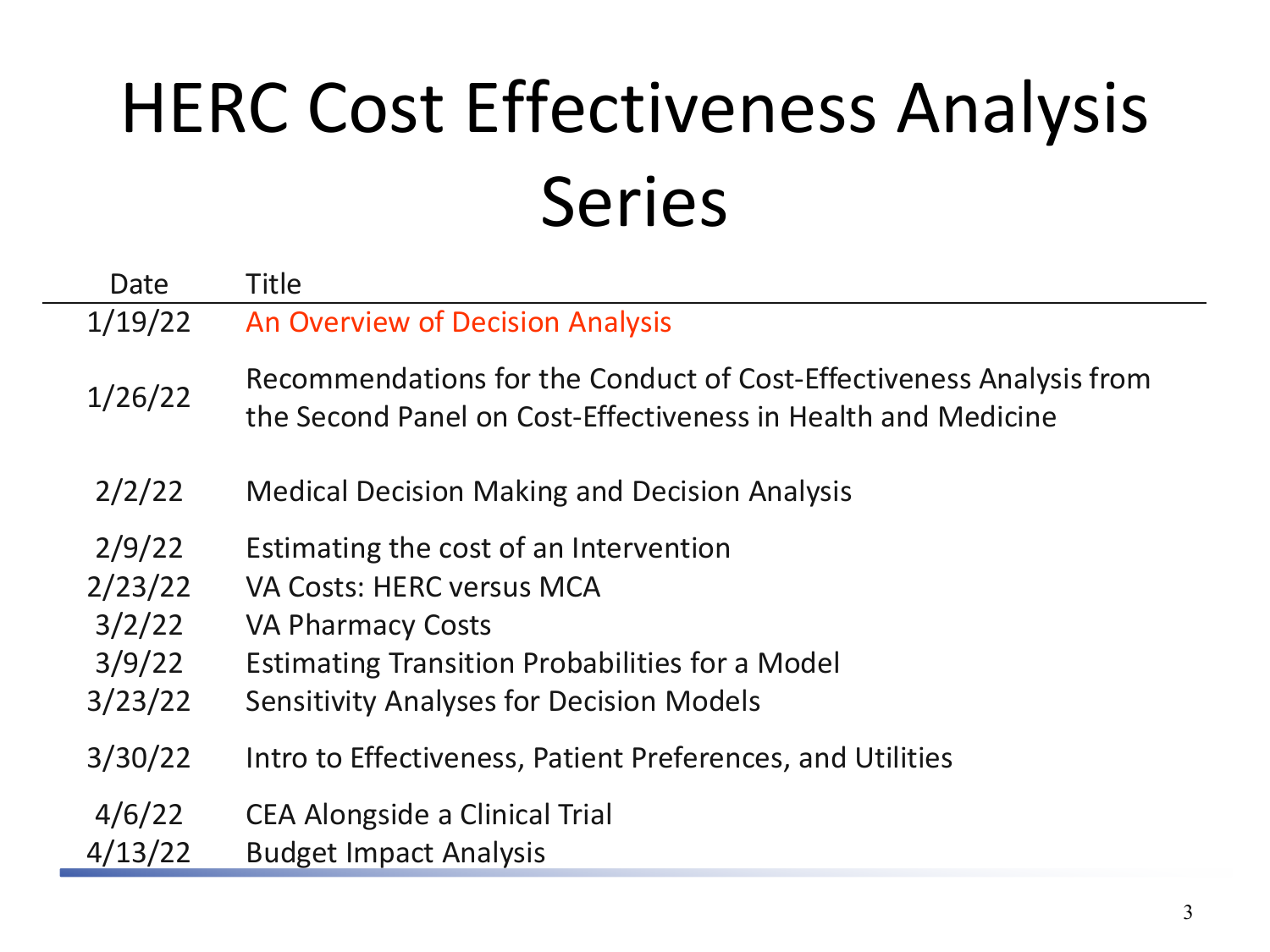#### Don't forget to submit your questions throughout!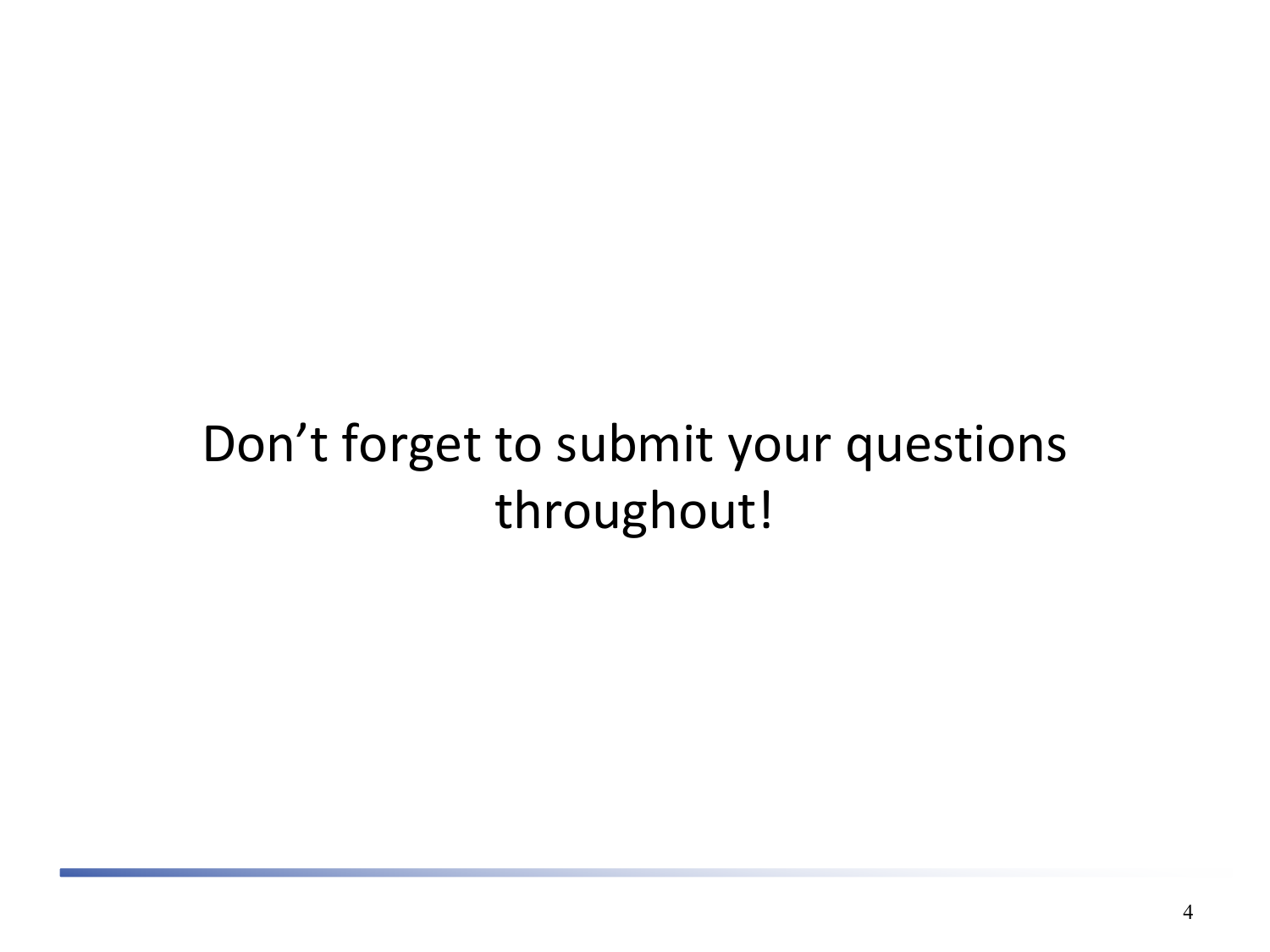### What is decision analysis?

- A broad definition for making tough decisions
- **Exer write down a pro and con list? Like that but with** numbers!
- **Bring in all available information, even if it is best** guesses about relative unknowns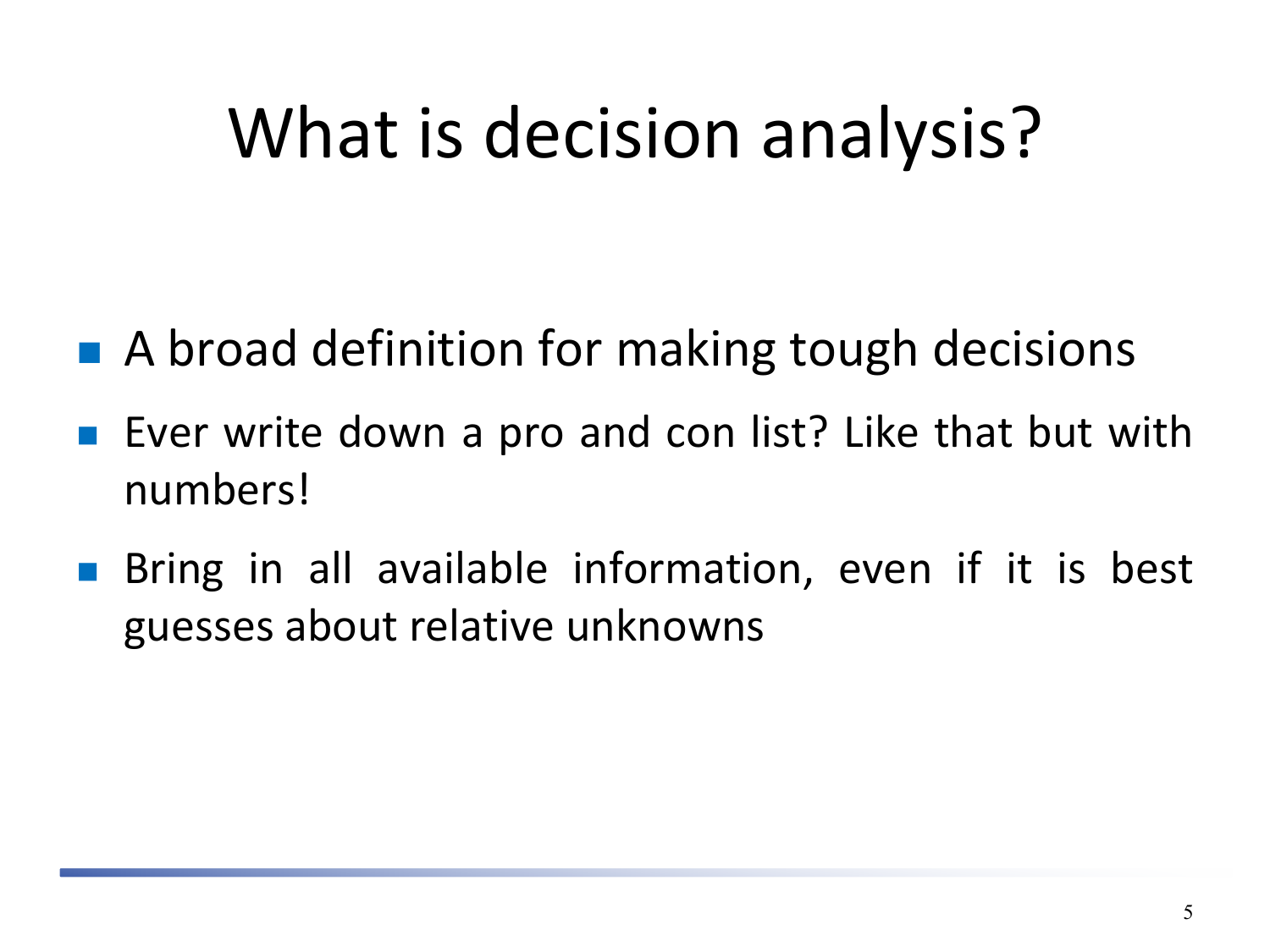# Why engage in decision analysis?

- **Trying to solve a problem**
- Have a number of interventions to choose from
- **No clear answer on which is best** 
	- With one clearly superior option, decision analysis may be unneeded or trivial
- **Inefficiencies and limited resources** 
	- Cannot simply try every intervention
	- Example: Should I take a new job? Should I buy a new car? Should we expand the ICU? Costly to reverse course!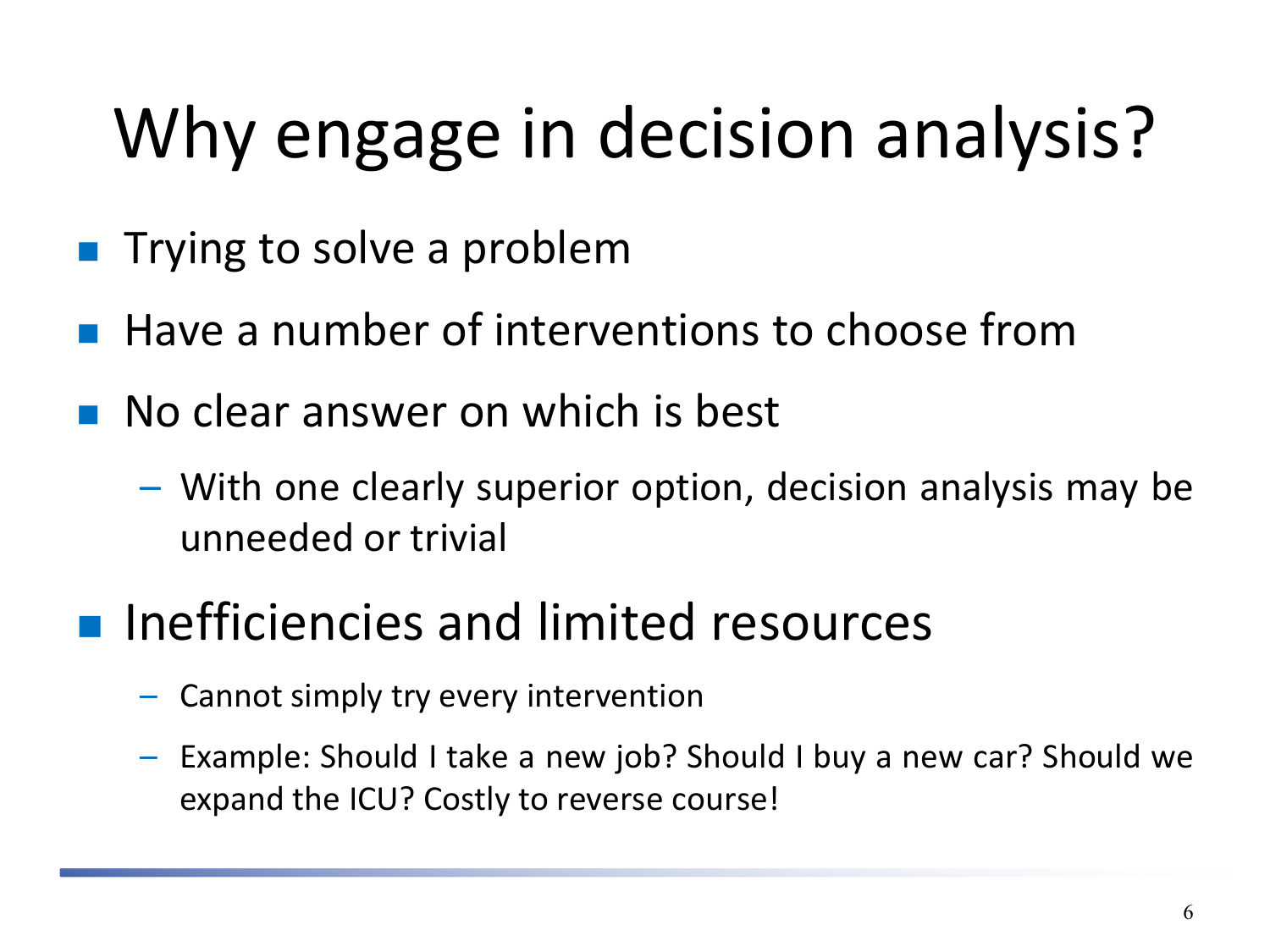# Why engage in decision analysis?

- **Not all "pros" and "cons" are equal:** 
	- Don't want to just count up the pros and cons
	- Consequences of each pro/con
	- Probability of each pro/con
		- **Variation in probability**
- **Neigh the pros and cons of each intervention to make an** informed decision
	- Logical
	- Transparent
	- Quantitative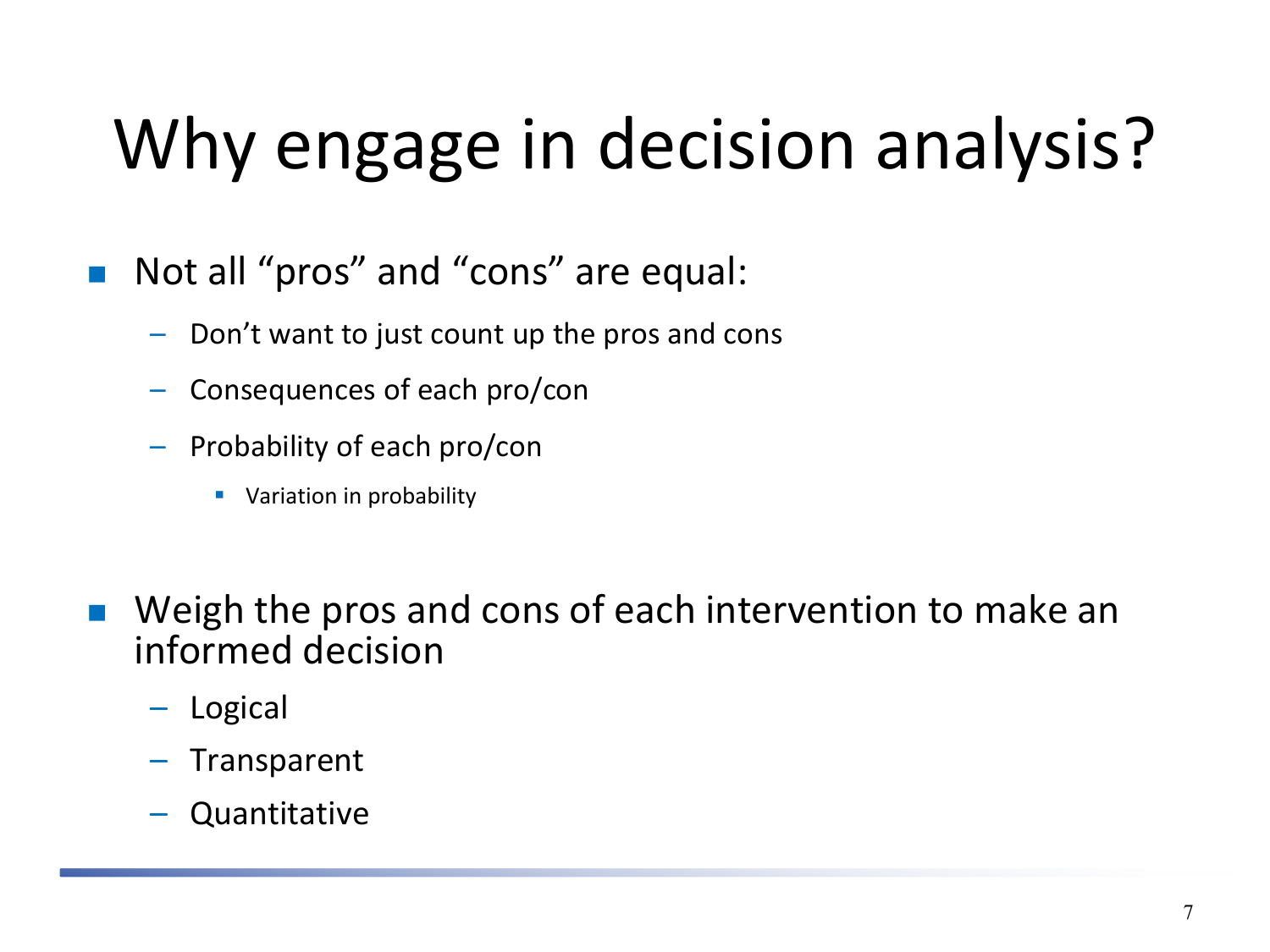### Pros and cons

- Option A:
	- 80% probability of cure
	- 2% probability of serious adverse event
- Option B:
	- 90% probability of cure
	- 5% probability of serious adverse event
- Option C:
	- 98% probability of cure
	- 1% probability of treatment-related death
	- 1% probability of minor adverse event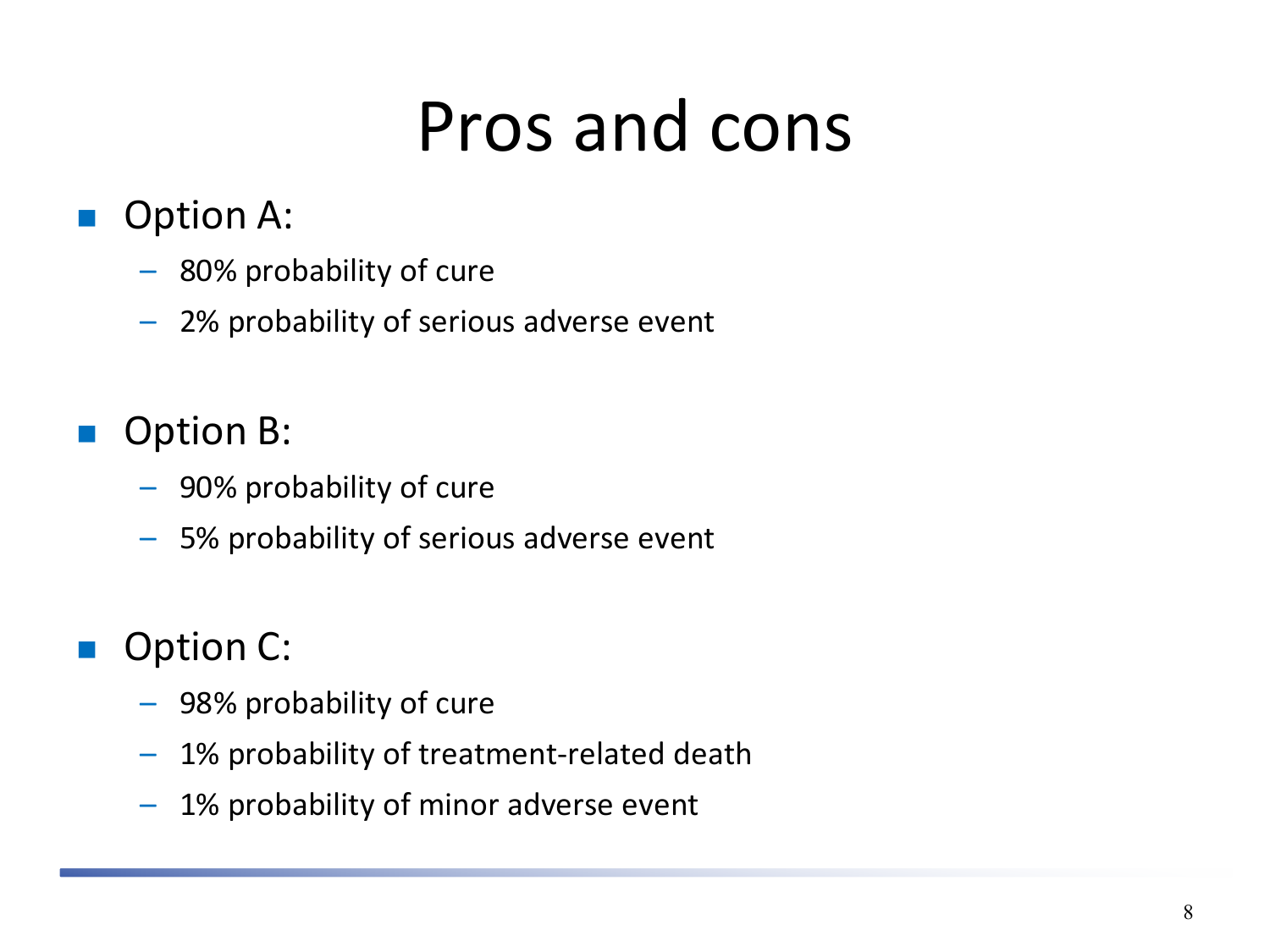## Opportunity costs

- Choosing one option means forgoing another
	- Due to funding/resources/profit motive
	- Due to mutual exclusivity
- **Examples:** 
	- Should we hire more staff or engage in more contracting? (limited resources)
	- Operative or nonoperative management for condition X? (mutually exclusive)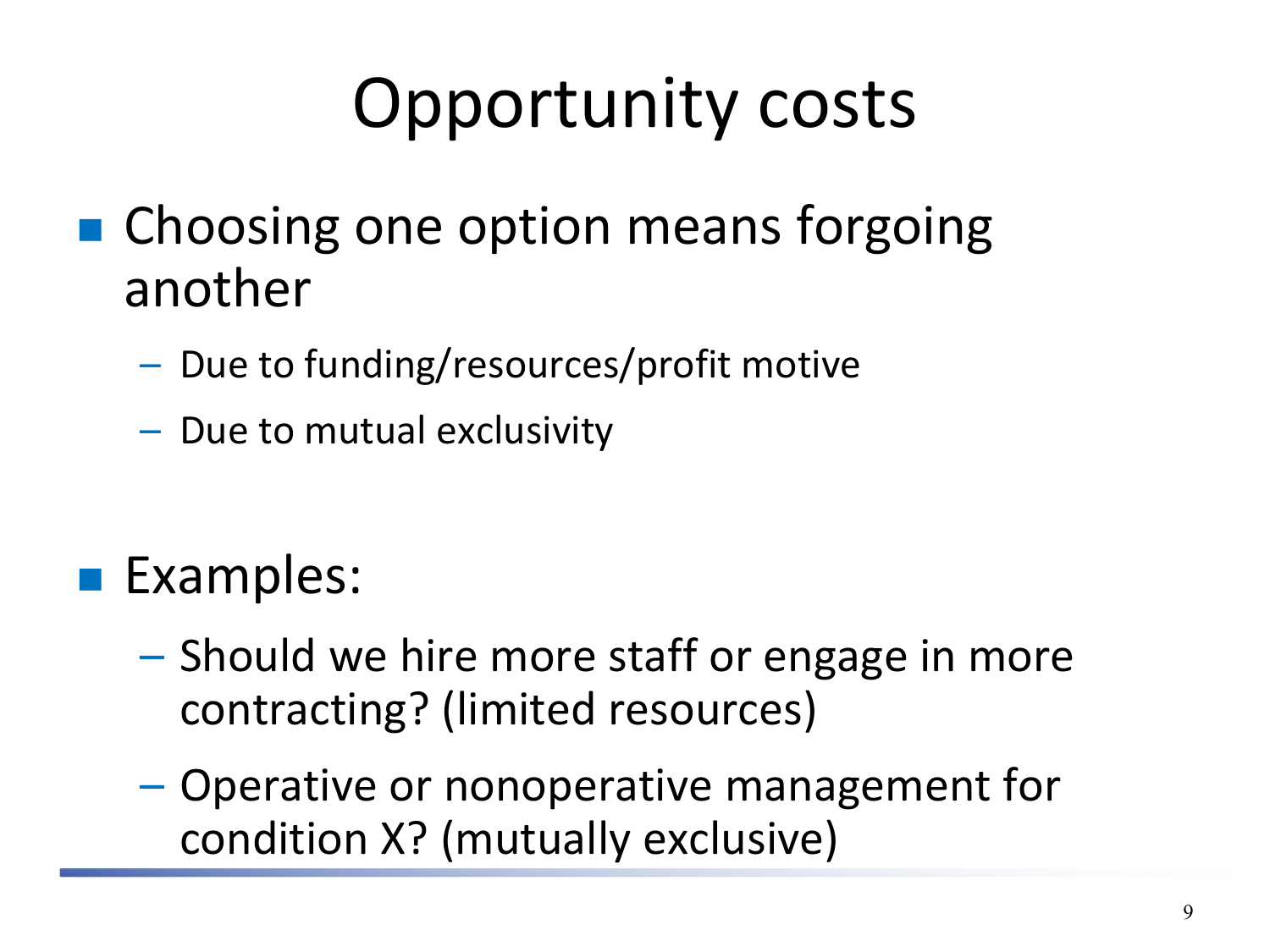# Recap, Why to use Decision Analysis

- **Allocation of limited resources**
- $\blacksquare$  Each intervention has pros and cons
- $\blacksquare$  Each intervention is different:
	- Condition/population
	- Cost
	- Health outcome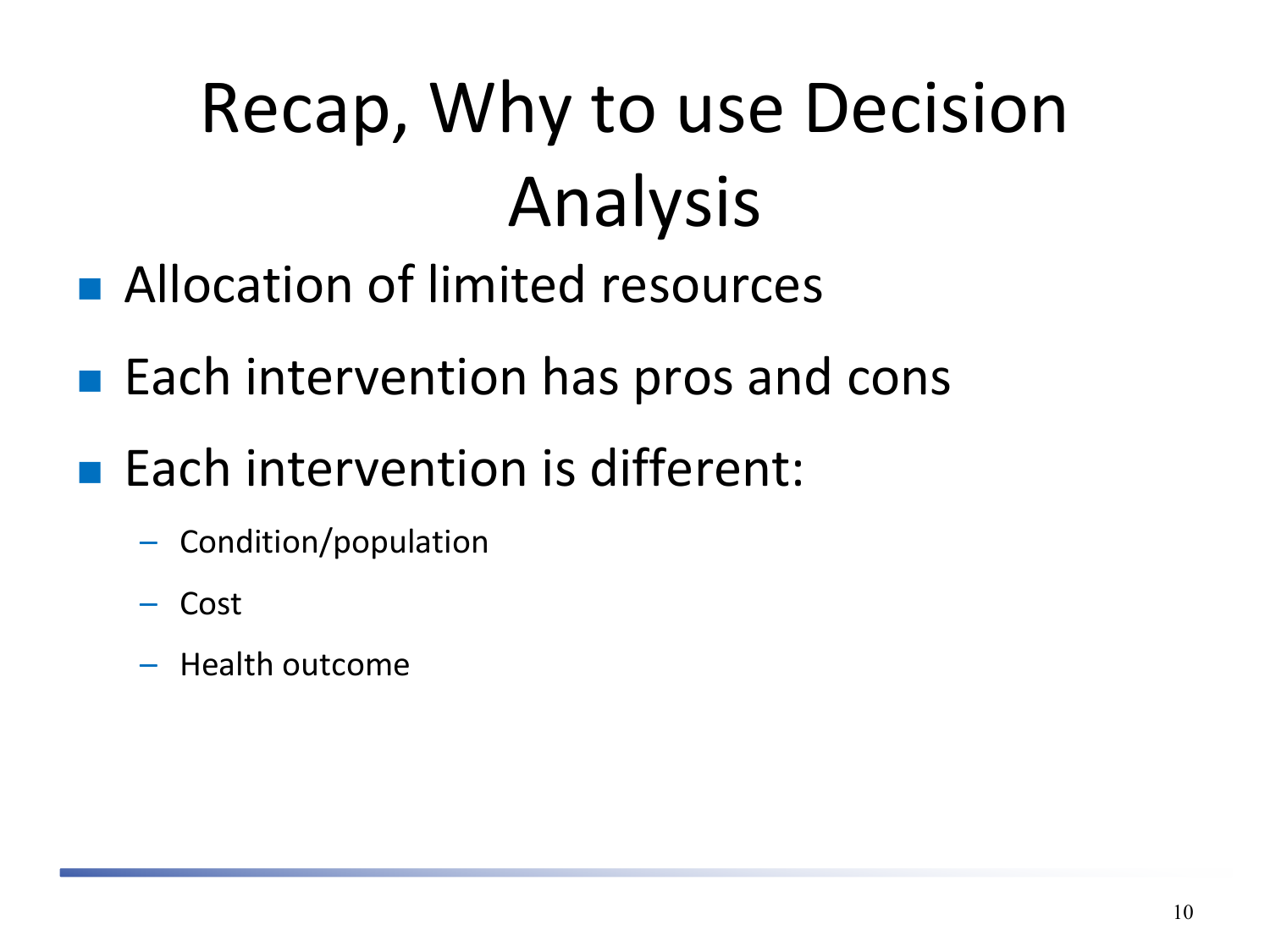### Advantages of Decision Analysis

**Exaluates each intervention using the same** measure(s)

- Compare results using the same metric:
	- Costs
	- Cost per Life Year Saved
	- Cost per Quality-Adjusted Life Year (QALY)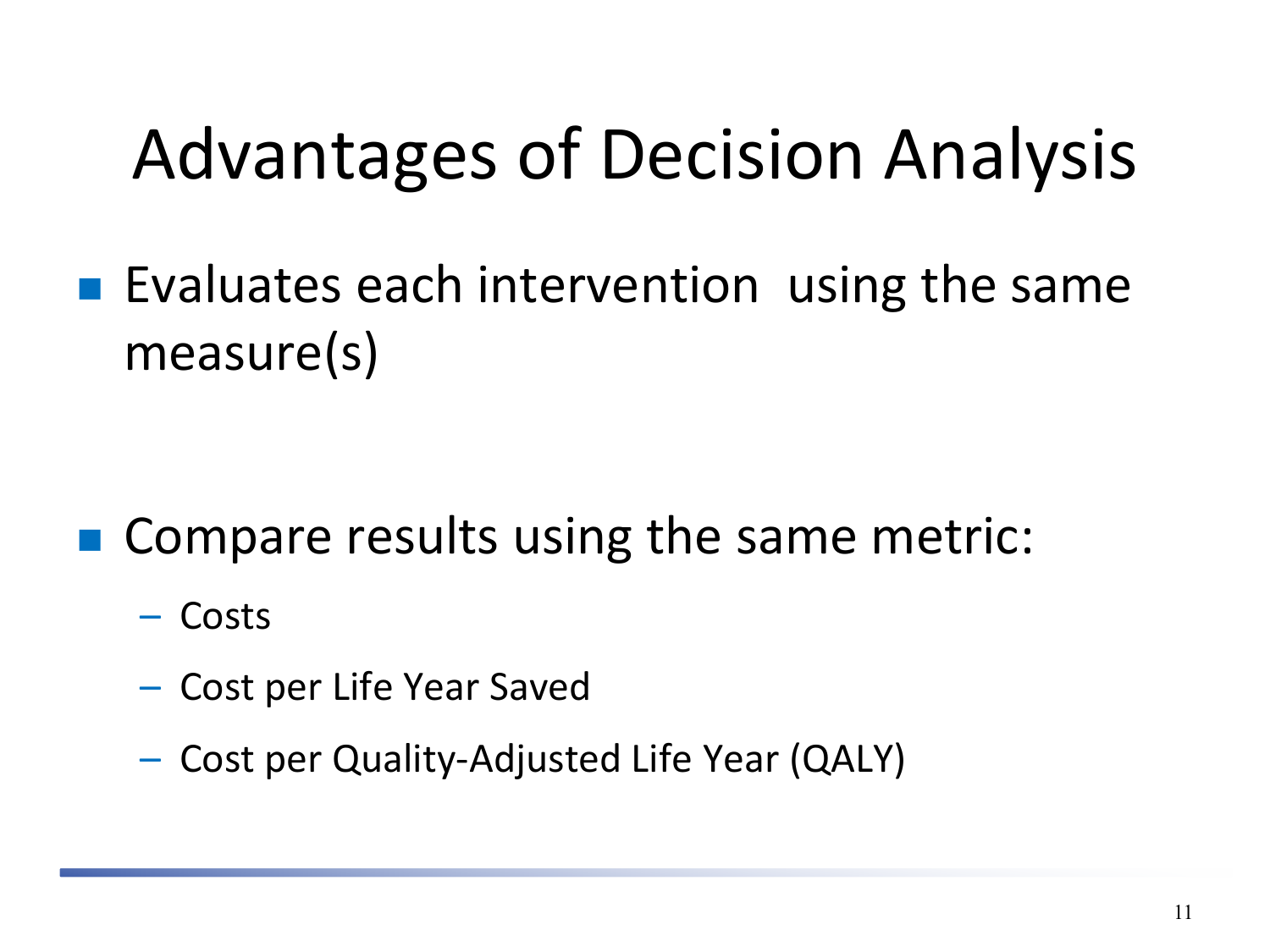# Decision Analysis can be applied to…

- **Drugs**
- **Procedures**
- $\blacksquare$  Health programs
- **Screening**
- **Naccines**
- **Reimbursement decisions**
- $E$  Etc.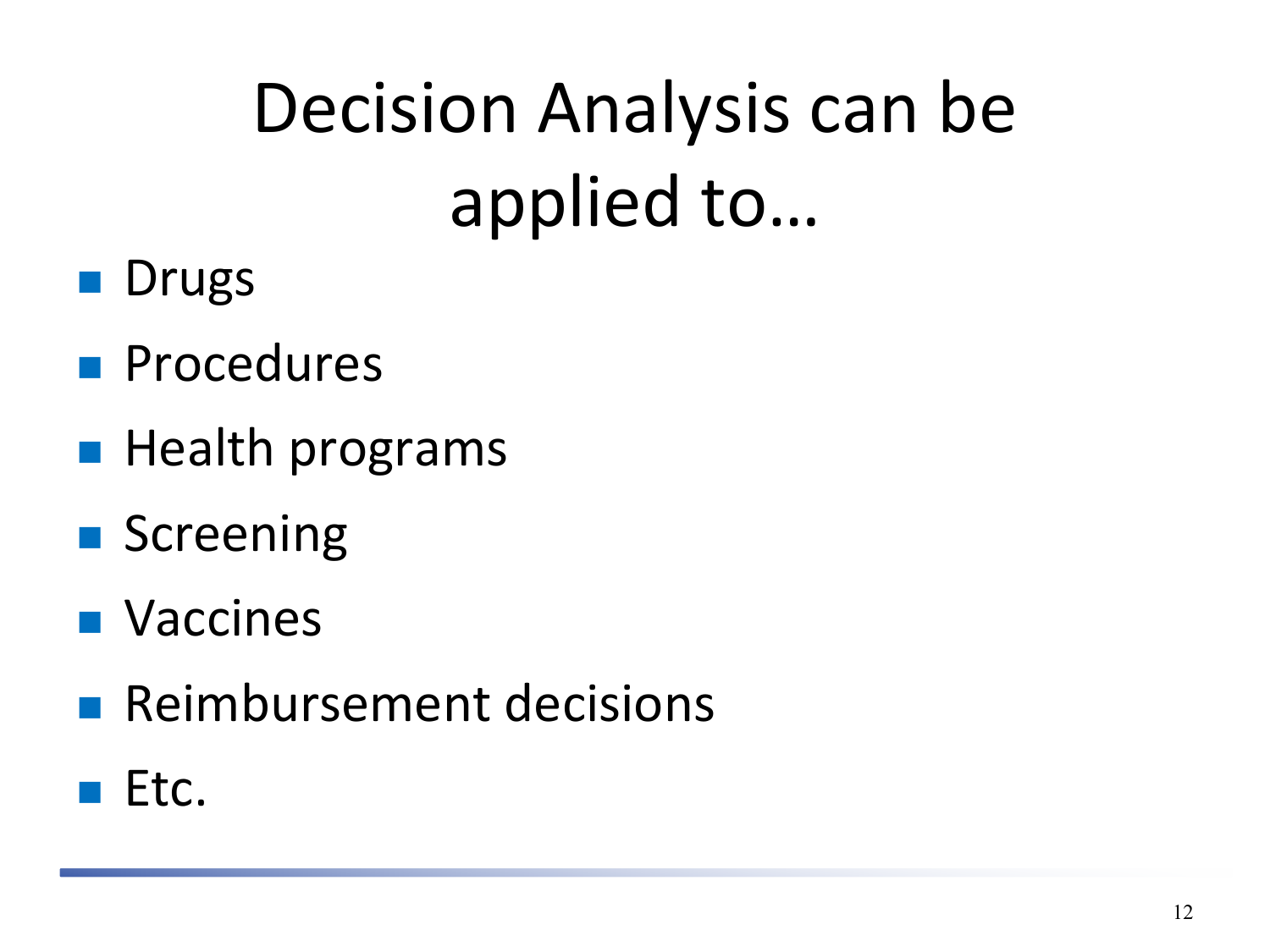# Types of decision analysis



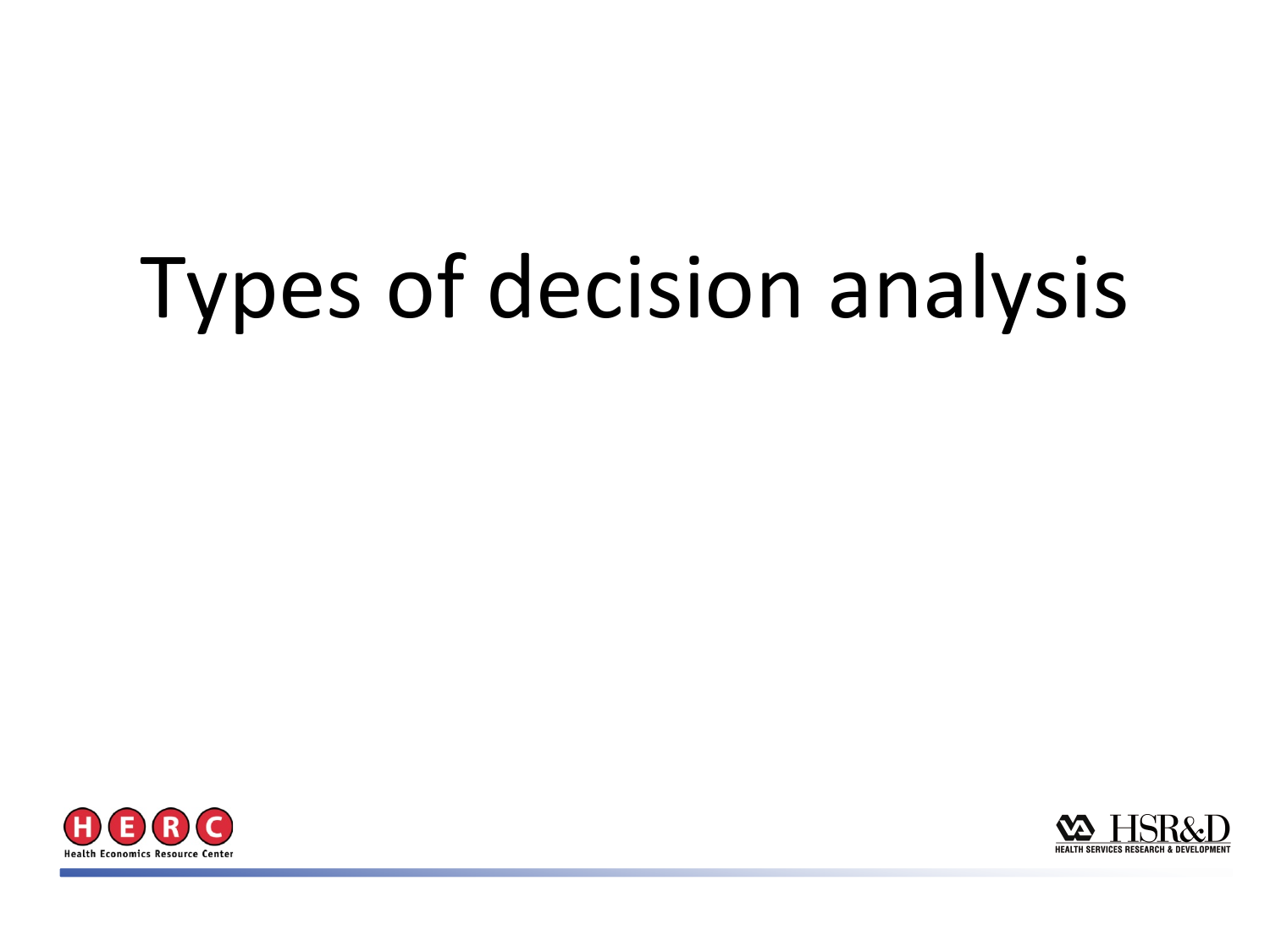### Types of decision analysis

- Cost-effectiveness analysis (CEA)
- Cost-benefit analysis (CBA)
- Cost-consequence analysis (CCA)
- Budget impact analysis (BIA)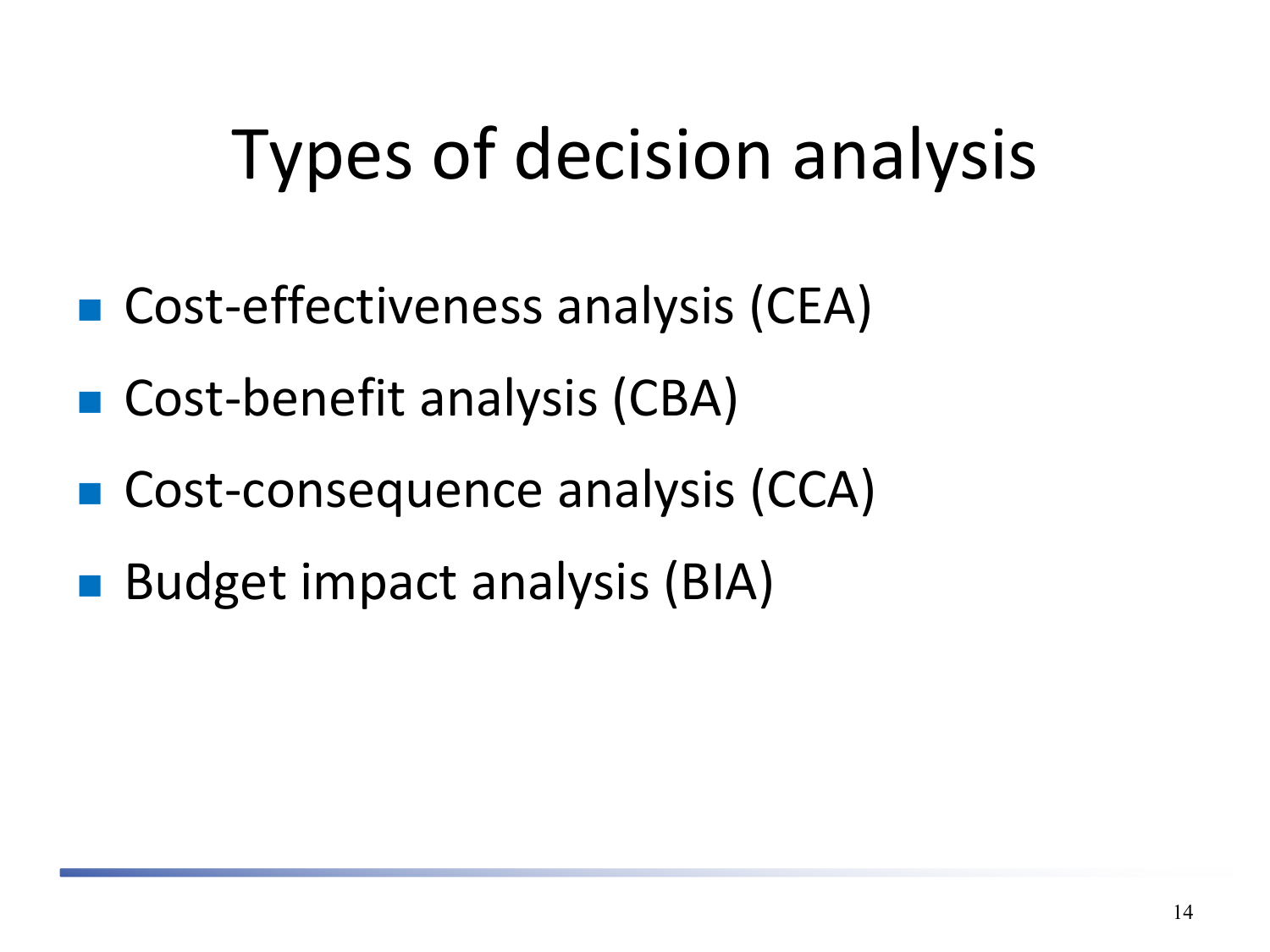### Decision Analyses are comparative

#### ■ CEA, CBA, CCA, and BIA evaluate one option *in relation to another*

#### **That other option can be:**

- standard of care
- "do nothing"
- another active intervention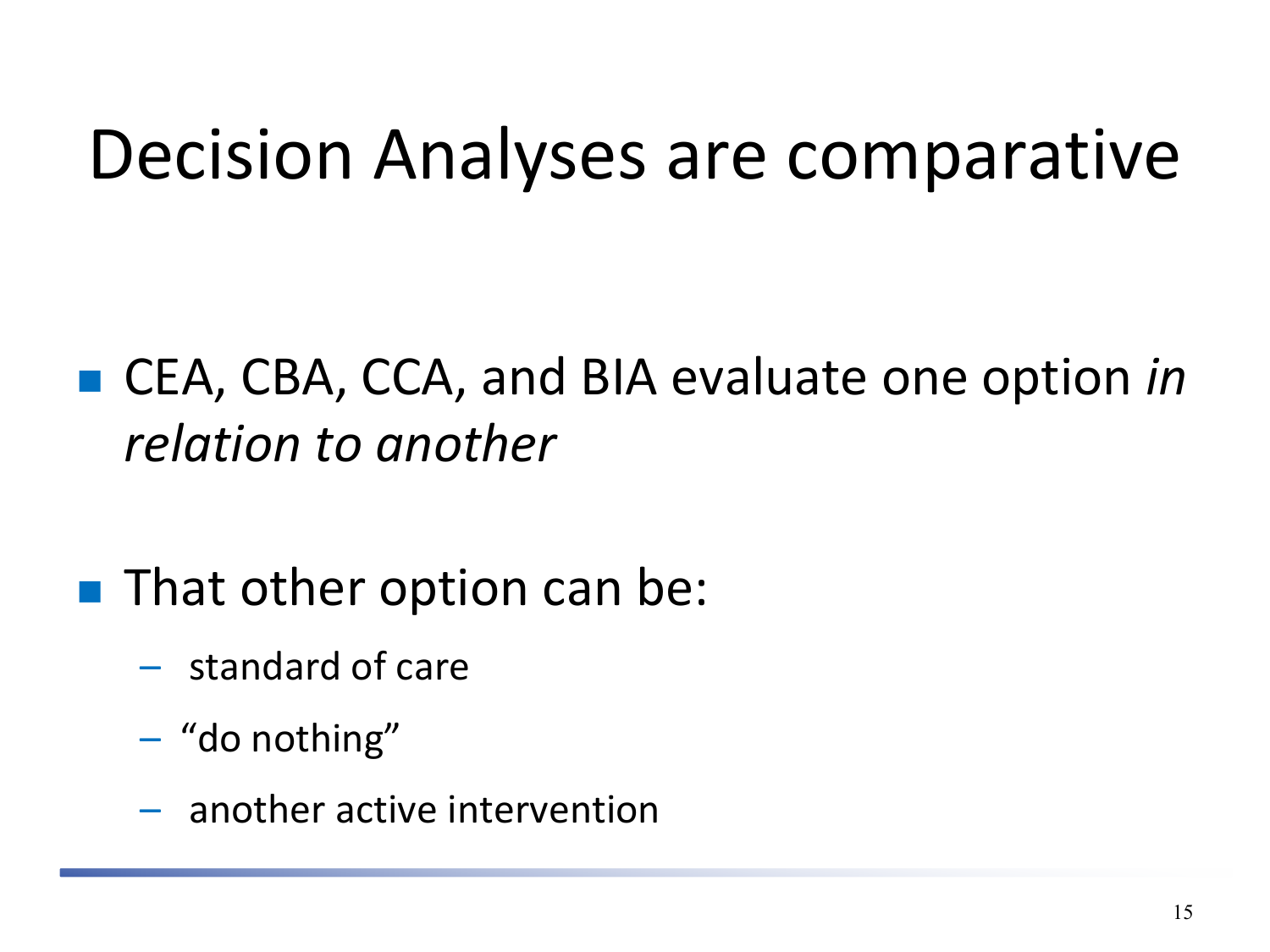## Cost-Effectiveness Analysis (CEA)

#### *Ratio of Costs to Health effects*

- $\blacksquare$  Health effects can be anything
	- Life-years, cancer cases, number of infections, etc.
- Costs
	- What implementation would cost over a time frame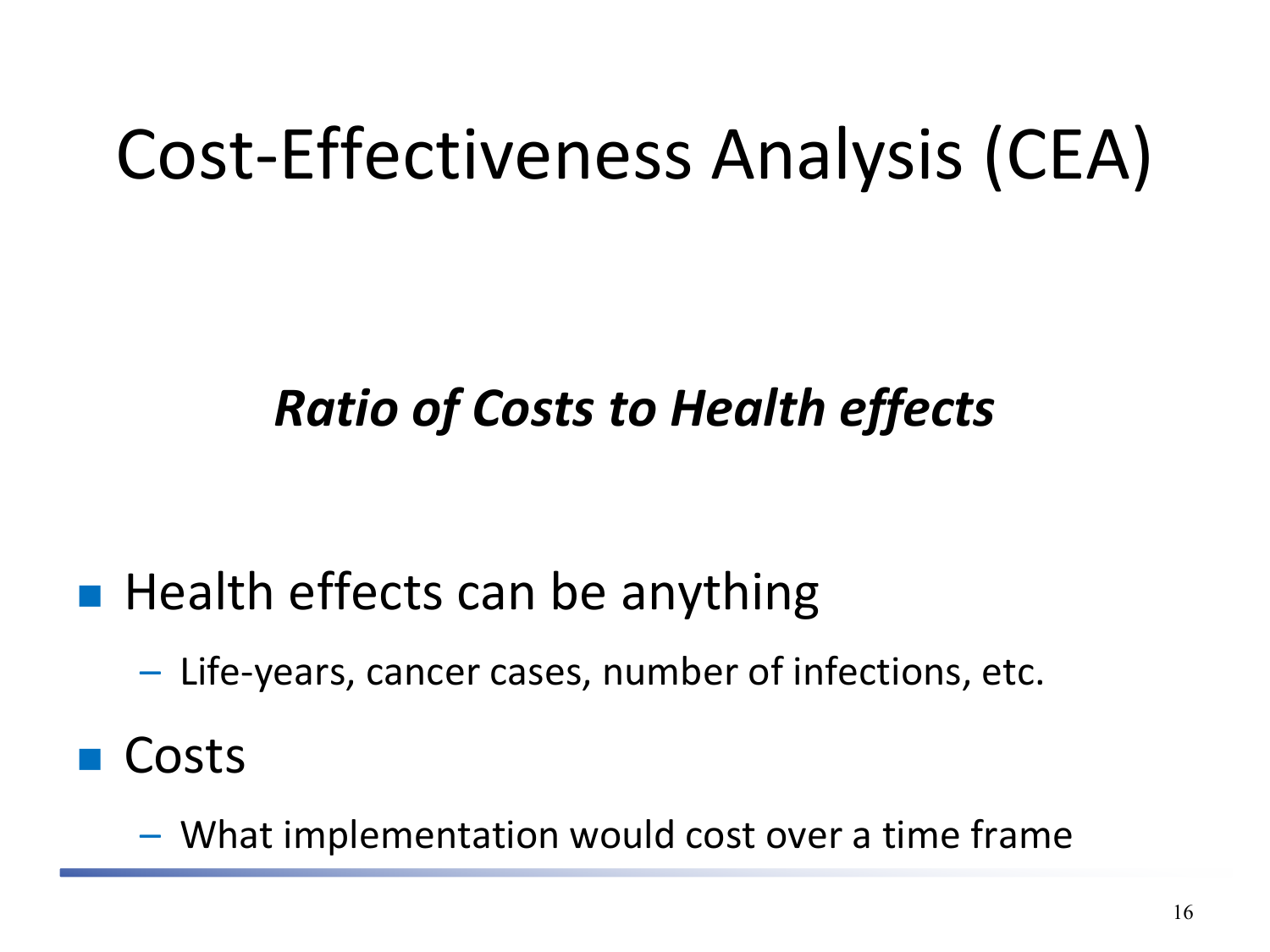#### CEA and ICERs

- $\blacksquare$  Cost-Effectiveness Analyses compare the impact of 2 or more interventions
- Result is an Incremental Cost-Effectiveness Ratio (ICER):

$$
ICER = \frac{Cost_B - Cost_A}{Health Effect_B - Health Effect_A}
$$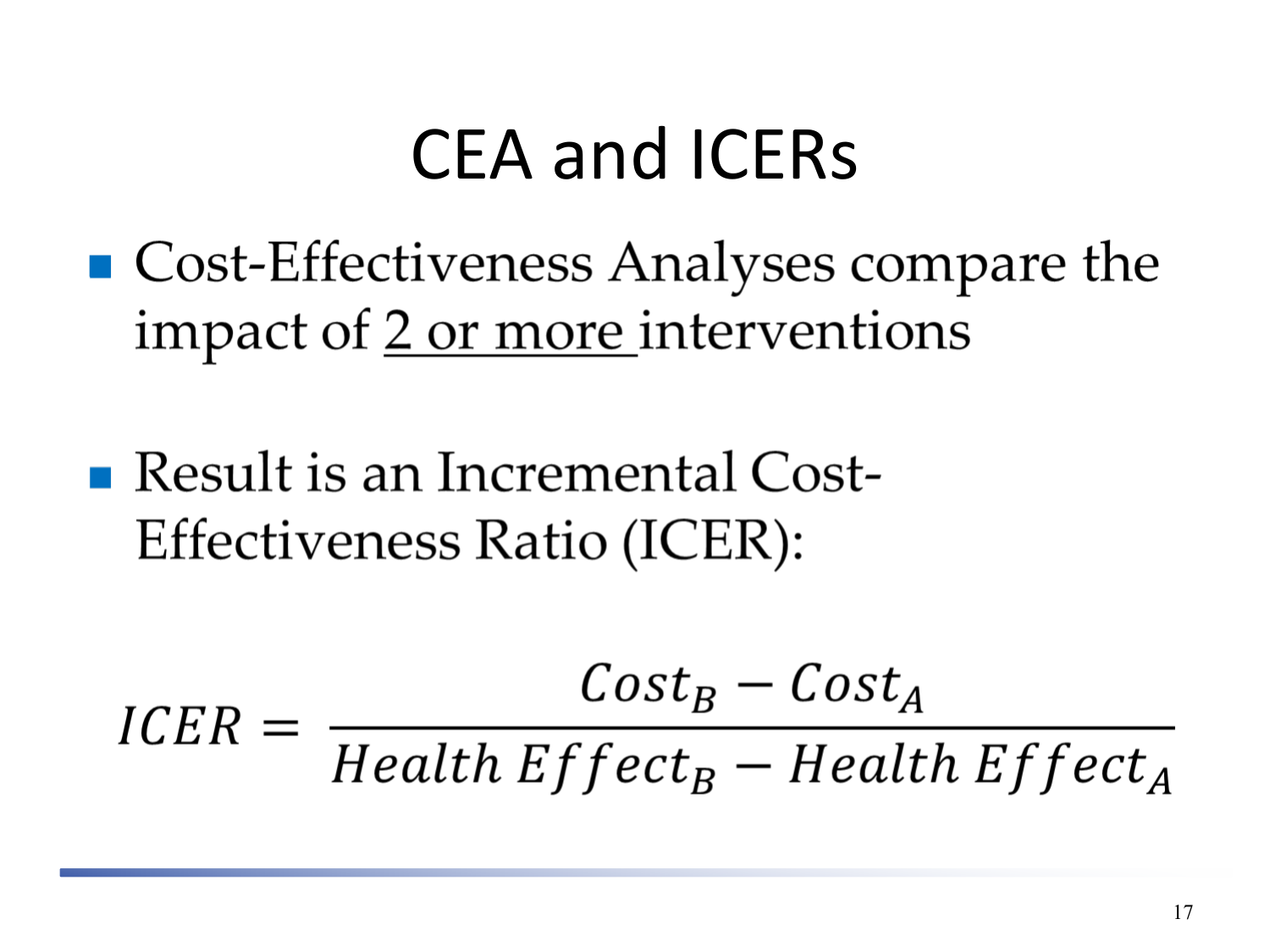## Cost-Utility Analysis

■ A particular form of cost-effectiveness analysis

■ Health Effect is a Quality-Adjusted Life Year (QALY) QALY is derived from Utility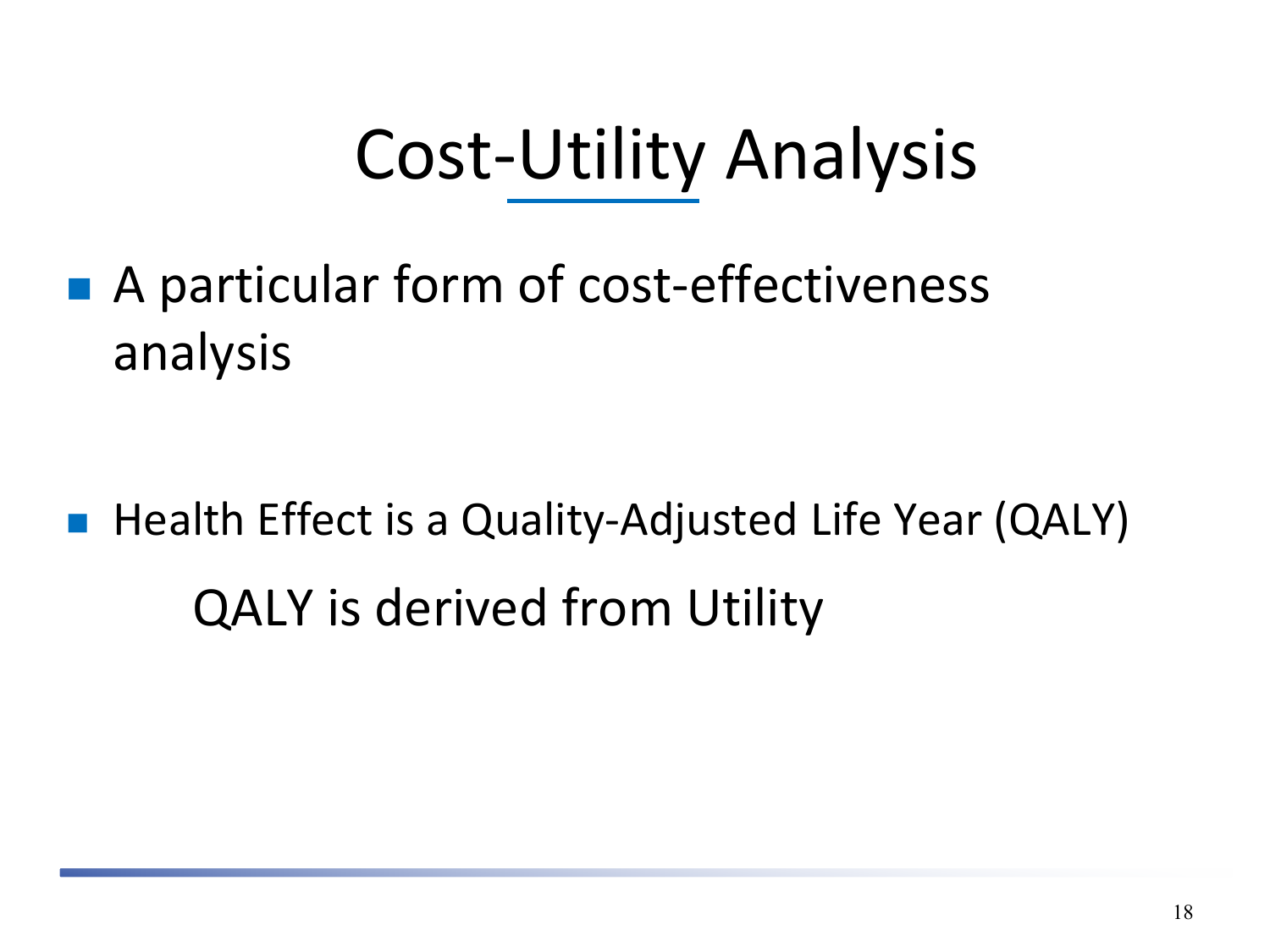#### CEA versus CUA

Both compare 2 or more interventions

| <b>Method</b> | <b>Cost-Effectiveness</b><br><b>Analysis</b>                         | <b>Cost-Utility</b><br><b>Analysis</b> |
|---------------|----------------------------------------------------------------------|----------------------------------------|
| Outcome       | $\Delta$ Cost / $\Delta$ Health Effect $\Delta$ Cost / $\Delta$ QALY |                                        |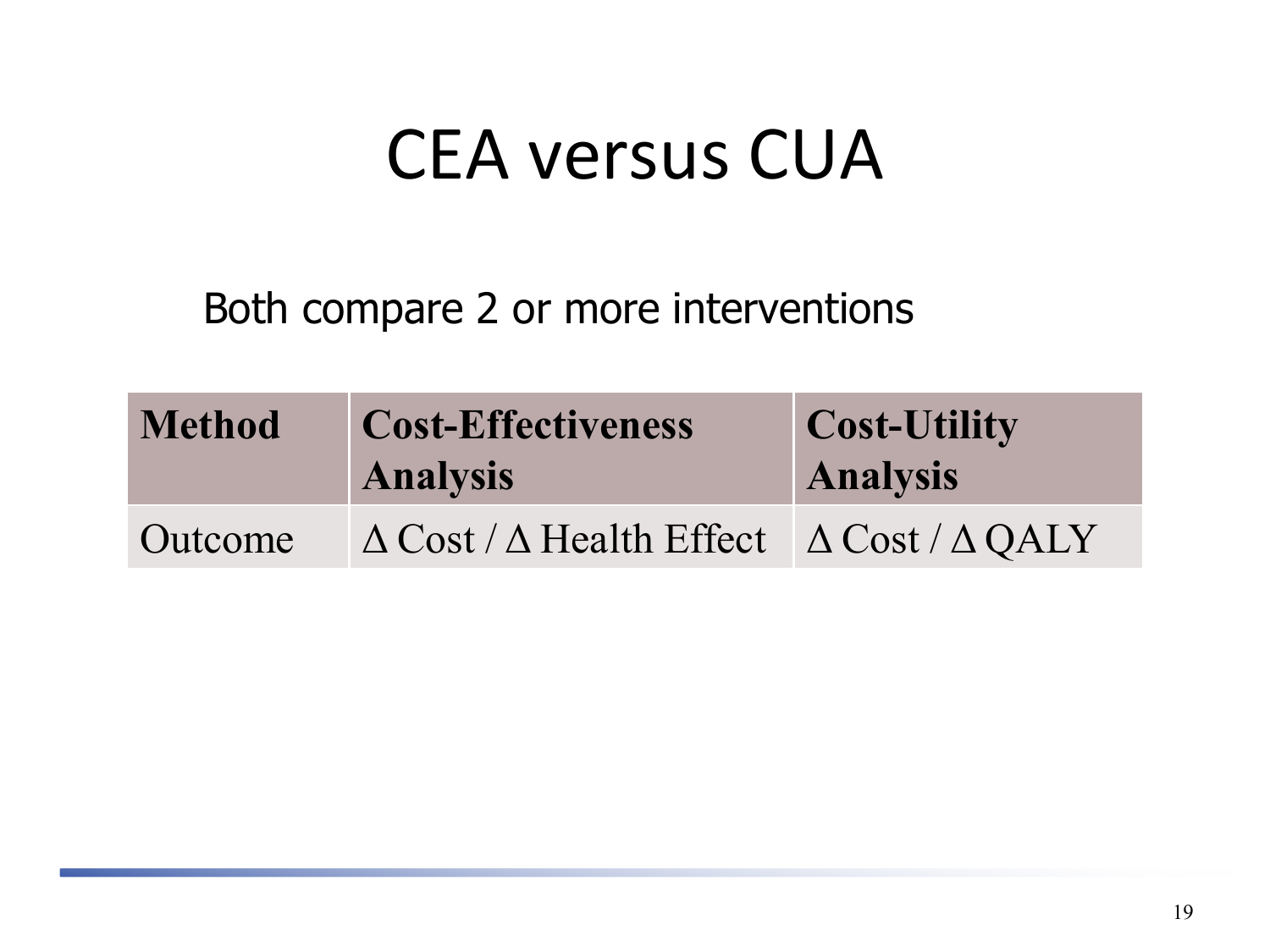### QALYs and Utilities

- $\blacksquare$  QALY = # of years of life  $*$  Utility of life
- **Example:** 
	- $-$  # of years of life lived  $=$  5
	- $-$  Utility = 0.8
	- $-$  QALY = 5  $*$  0.8 = **4.0**

 **An (imperfect) method of standardizing the value of life across health states and preferences**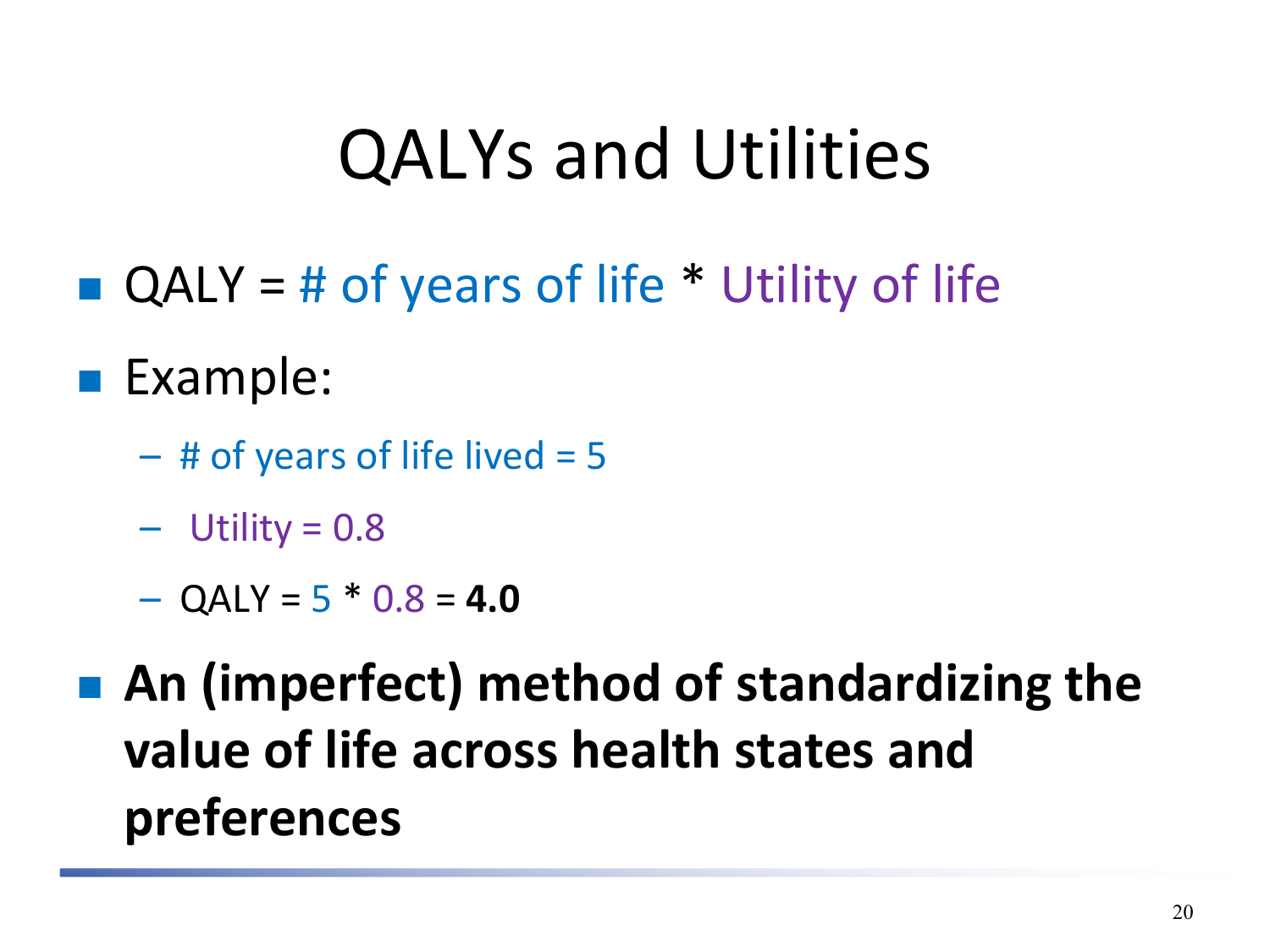### **Utilities**

- **Preference for health** 
	- Not just a measure of health!
- Combine:
	- Health state a person is in
	- Valuation of health state
- Conventionally range from 0-1
	- $\blacksquare$  0 = death
	- $\blacksquare$  1.0 = perfect health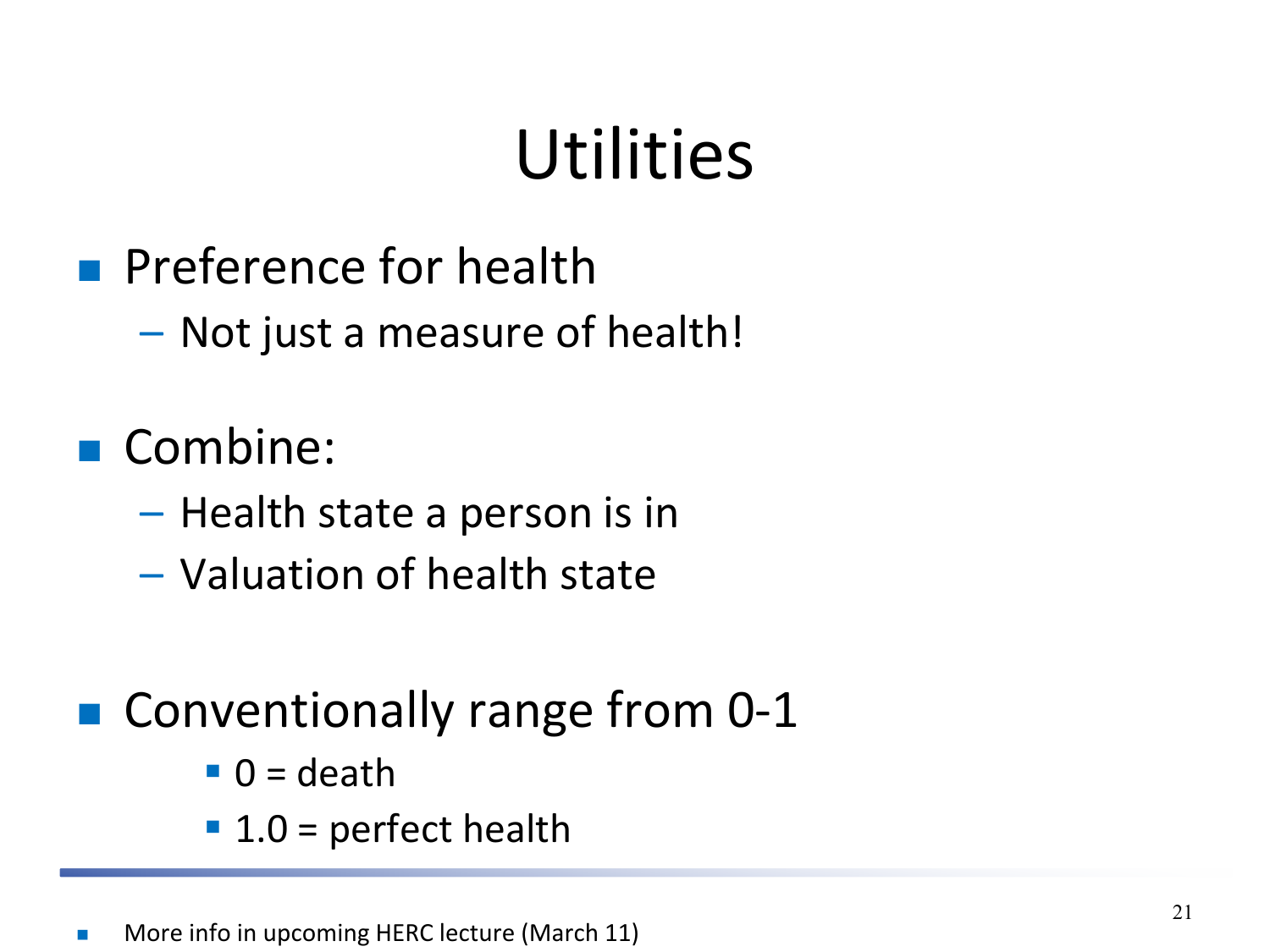## Utility Calculations

| <b>Variable</b>         | Jane's<br>health<br>$(0-1)$ | Jane's<br>valuation<br>(sum to 1) |       | $\text{Joe}'\text{ s}$<br><b>Health</b><br>$(0-1)$ | $\textbf{Joe's}$<br>valuation<br>(sum to 1) |       |
|-------------------------|-----------------------------|-----------------------------------|-------|----------------------------------------------------|---------------------------------------------|-------|
| ADL                     | 0.8                         | 0.15                              | 0.12  | 0.8                                                | 0.50                                        | 0.40  |
| Exercise                | 0.2                         | 0.40                              | 0.08  | 0.2                                                | 0.10                                        | 0.02  |
| Mental<br>Clarity       | 0.4                         | 0.40                              | 0.16  | 0.4                                                | 0.25                                        | 0.10  |
| Emotional<br>well-being | 0.9                         | 0.05                              | 0.045 | 0.9                                                | 0.15                                        | 0.135 |
| Total                   |                             | 1.0                               | 0.405 |                                                    | 1.0                                         | 0.655 |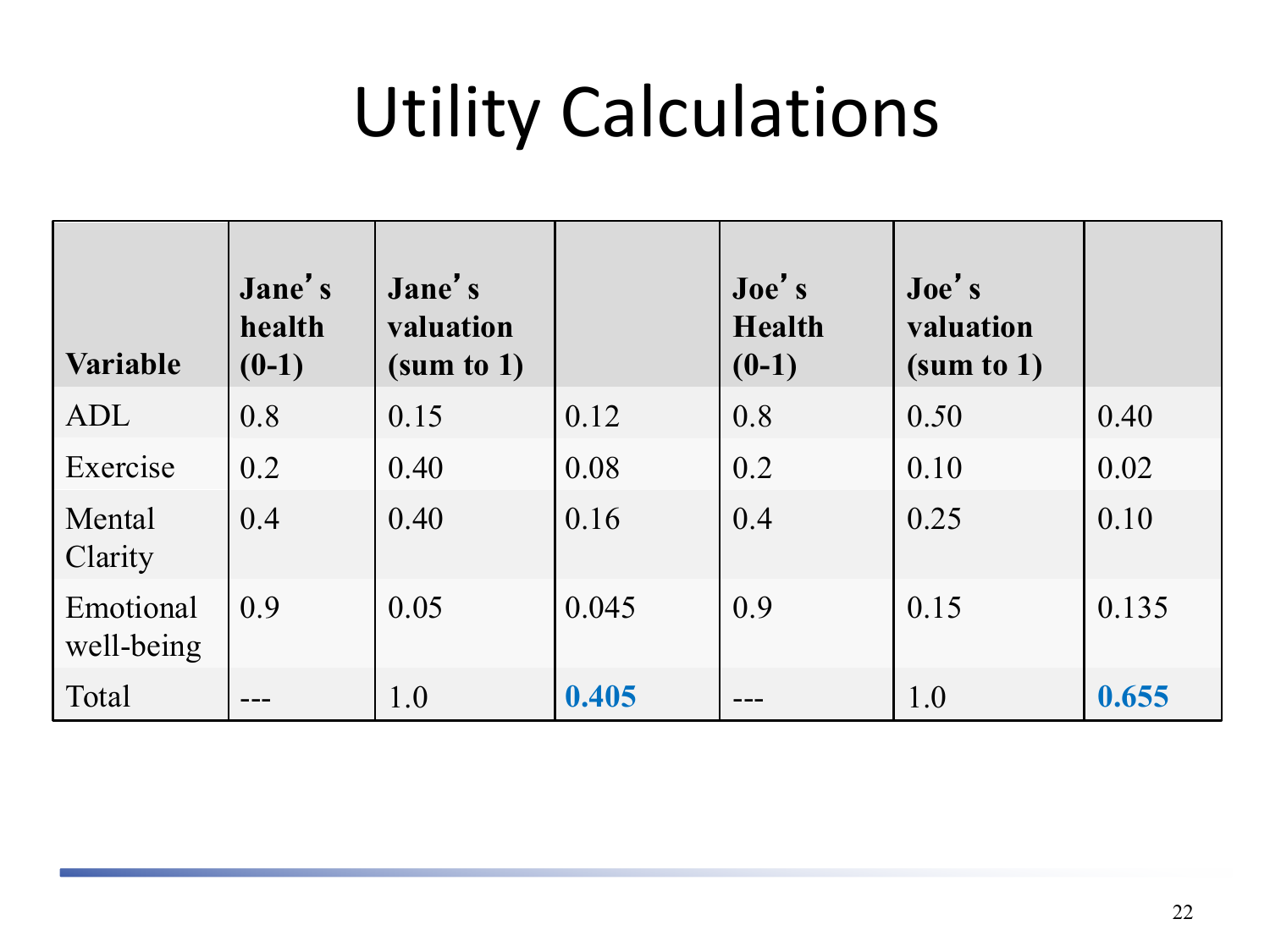# Utility  $\rightarrow$  QALY

■ Jane's utility is **0.405** ■ Joe's utility is **0.655** 

- - $-0.405 * 10 = 4.05$  QALYs
- years QALYs
	- $-0.405 * 12 = 4.86$ QALYs

 $-$  Jane lives for  $10$   $-$  Joe lives for  $10$  years

years  $-0.655 * 10 = 6.55$ 

- $QALYs$   $-$  Joe lives for 5 years<br>  $-$  Jane lives for 12  $-$  0.655  $*$  5 = 3.275
	-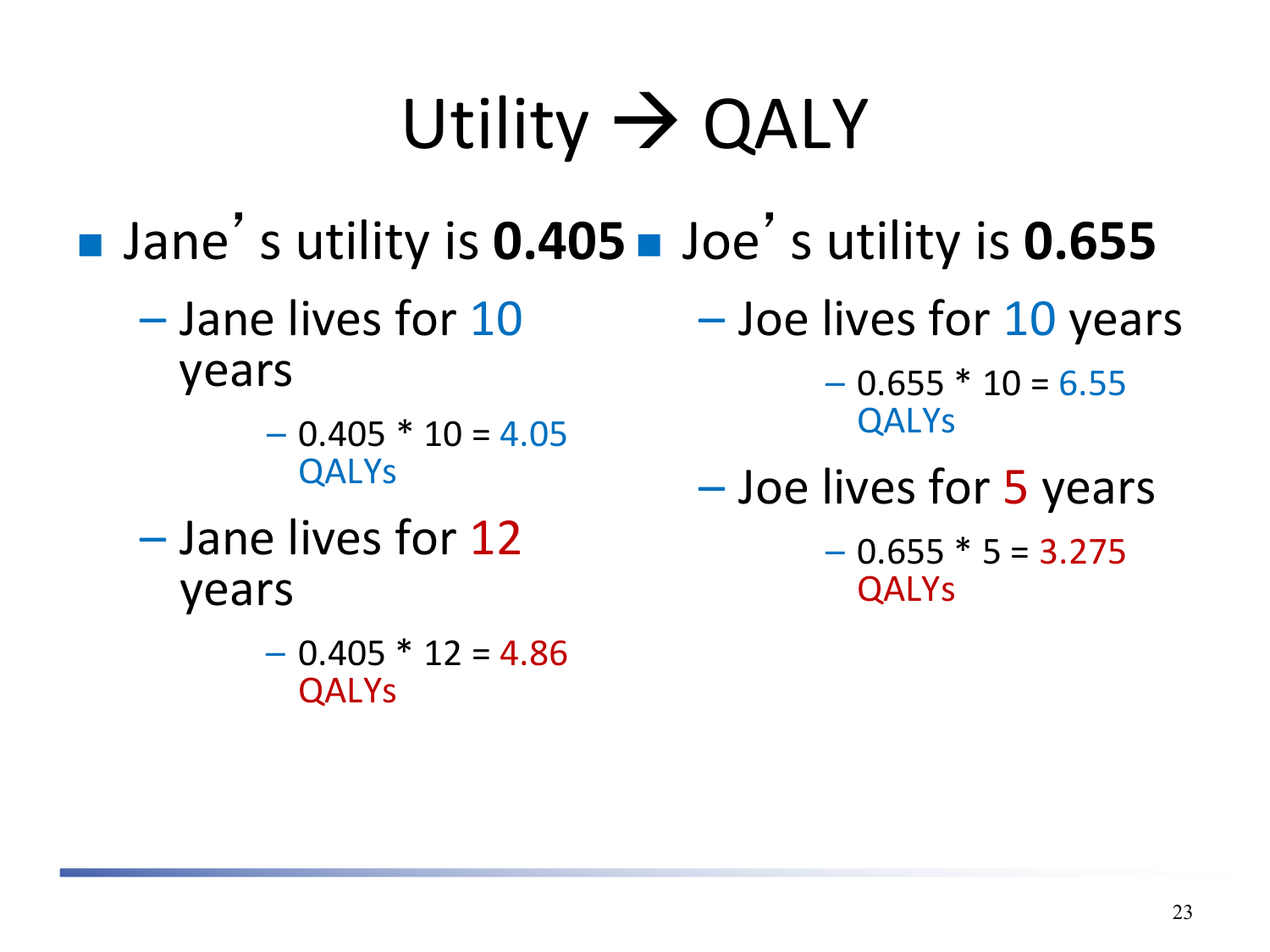## Advantages of Utilities/QALYs

 Incorporate morbidity and mortality into a single measure

#### Allows for comparison across disparate strategies

- Newborn screening versus prostate cancer treatment
- Early childhood education versus community health centers
- Programs/interventions being considered may otherwise have very different outcome goals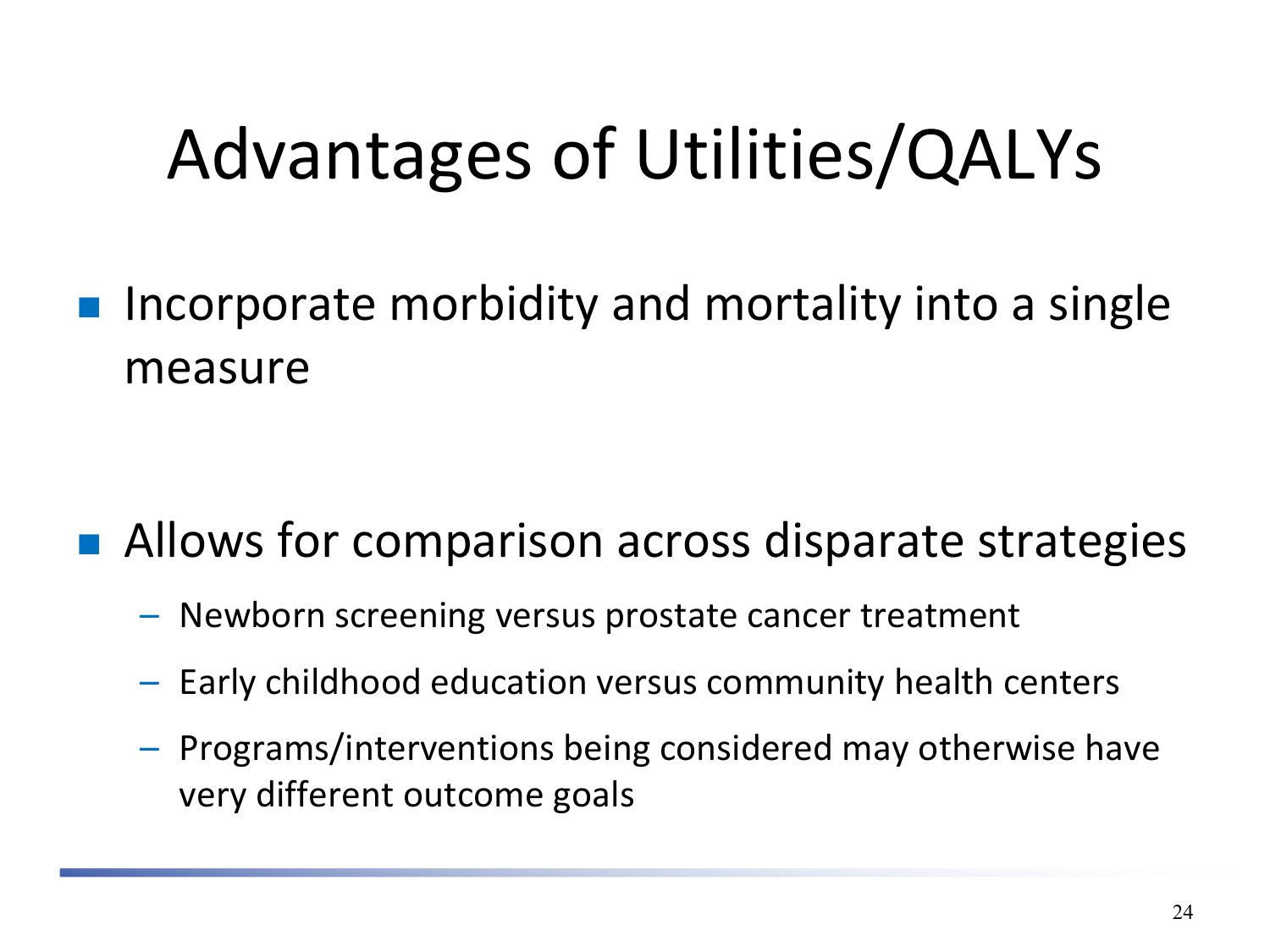## Disadvantages of Utilities/QALYs

- **Eliciting preferences is very hard** 
	- Time varying
	- Context dependent
	- Information asymmetry
	- Future uncertainty

■ Assumptions can be made clear, but it does not make them stable or correct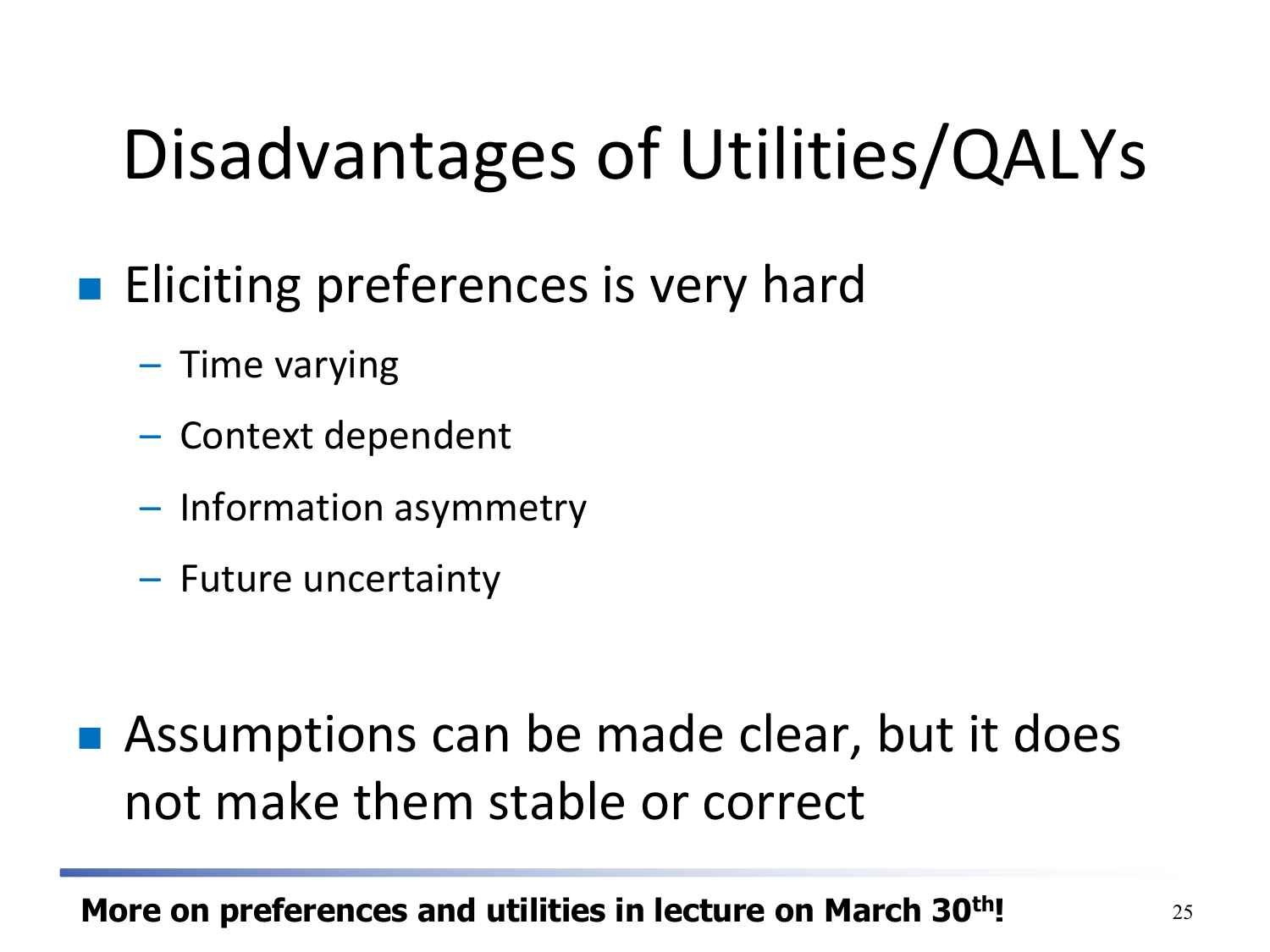### ICERs in a CUA, Example

■ 
$$
ICER = Cost_B - Cost_A
$$

 $QALY_B - QALY_A$ 

|              | Program A                                         | <b>Program B</b>          |
|--------------|---------------------------------------------------|---------------------------|
| Intervention | Mobile text messaging for<br>medication adherence | Diabetes care coordinator |
| Cost         | \$40,000                                          | \$150,000                 |
| QALYS        | つち                                                | 35                        |

$$
ICER = \frac{$150,000 - $40,000}{35 - 25} = \frac{$110,000}{10} = $11,000
$$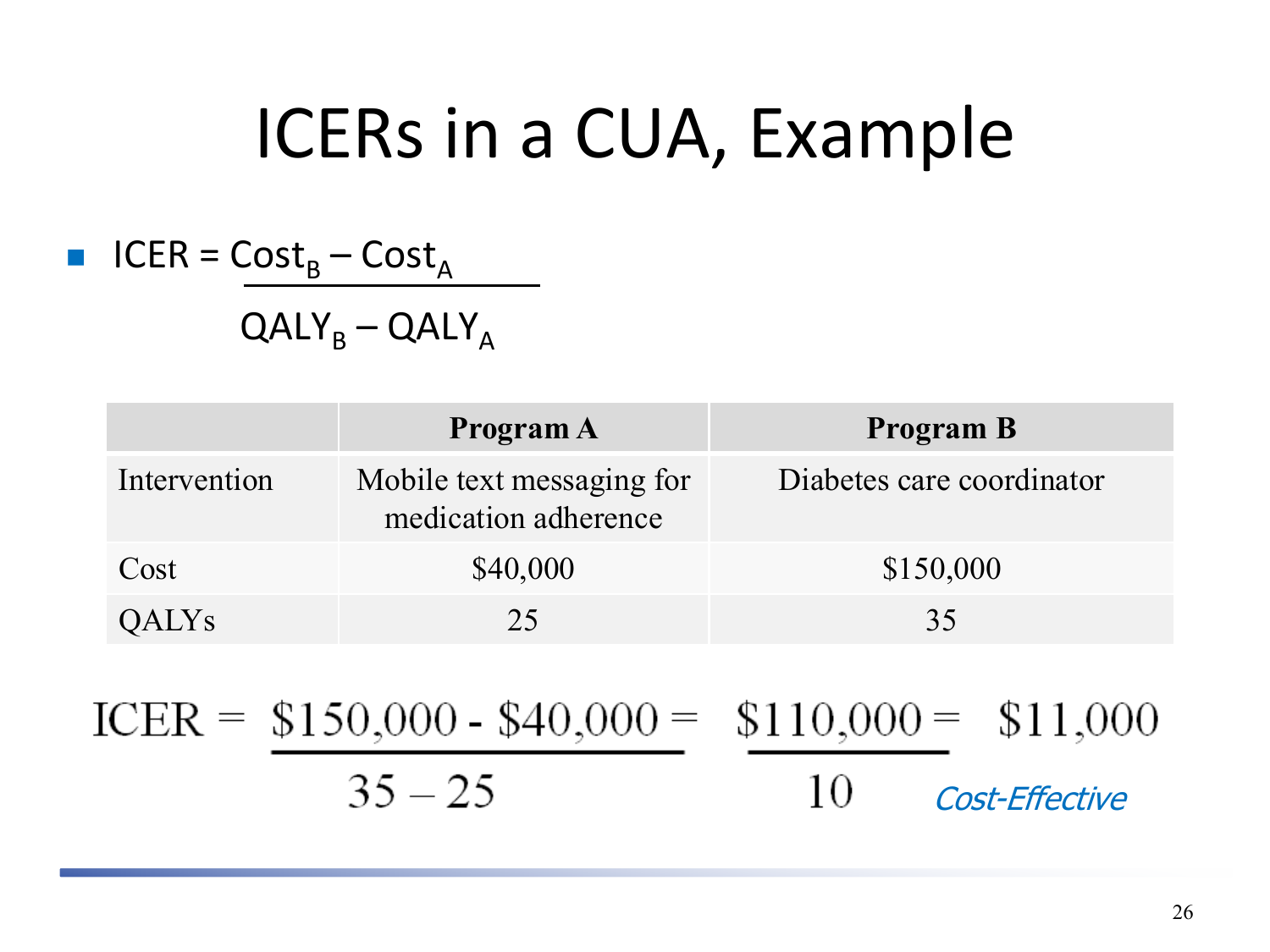### Cost saving

#### ■ Cost-effective ≠ cost-saving!!

| <b>Cost-Saving</b>                 | Cost-Effective                                     |
|------------------------------------|----------------------------------------------------|
| Cost less, provides greater health | Costs more, provides<br>proportionally more health |
|                                    | Costs less, provides proportionally<br>less health |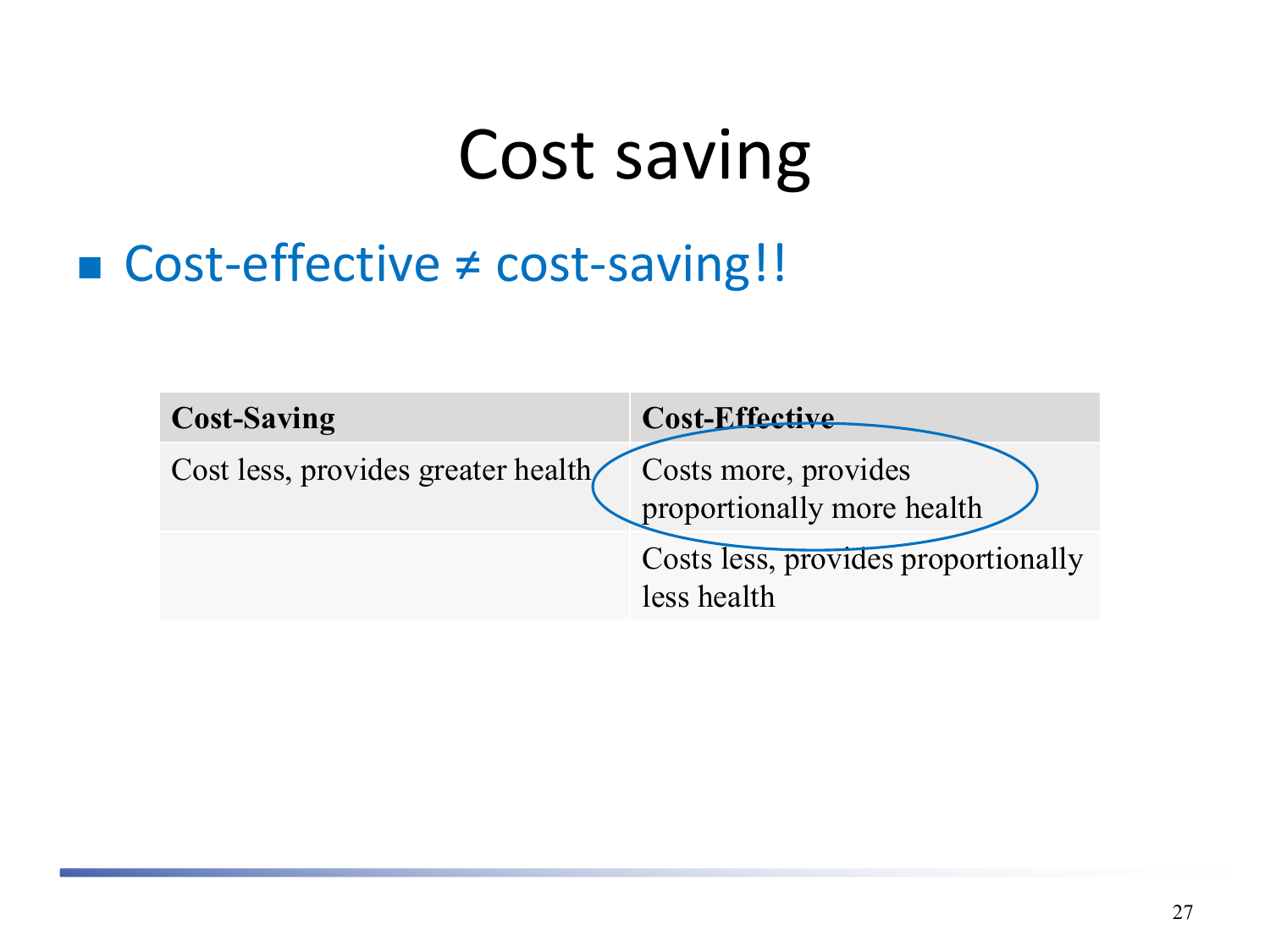### Cost-Effective

#### Cost-Effective:

- Program B costs more than Program A, but Program B provides proportionally more health benefit than Program A

#### **Proportional?**

- ICER is < Willingness to Pay Threshold
- This could be what society is willing to pay, the government, the insurance company, etc.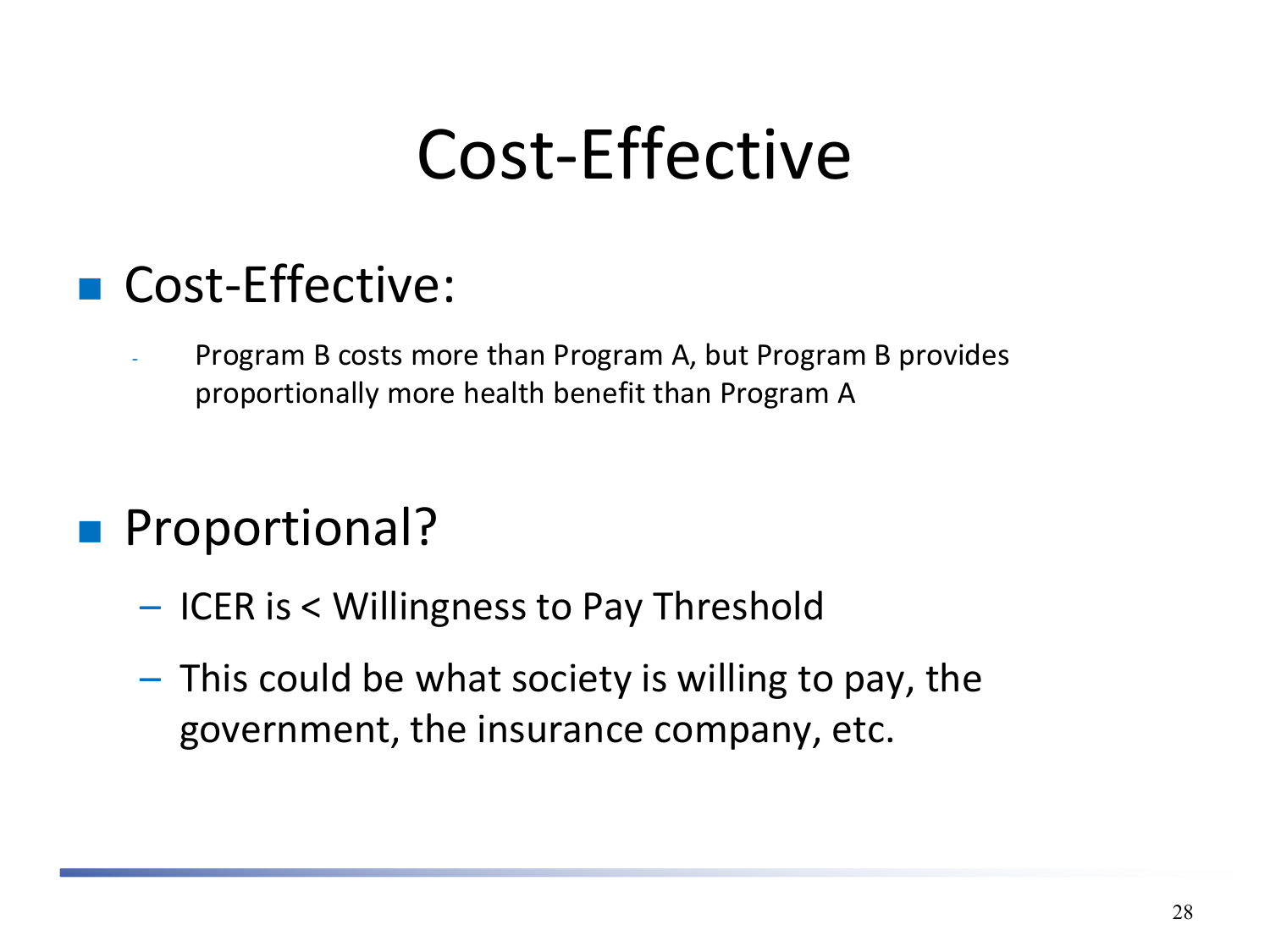## Willingness to Pay (WTP)

#### ■ U.S. –\$50,000/QALY often used

– Willing to pay *up to* \$50,000 for one additional **QALY** 

#### **E** Arbitrary, heavily criticized

– Not an empirically-derived threshold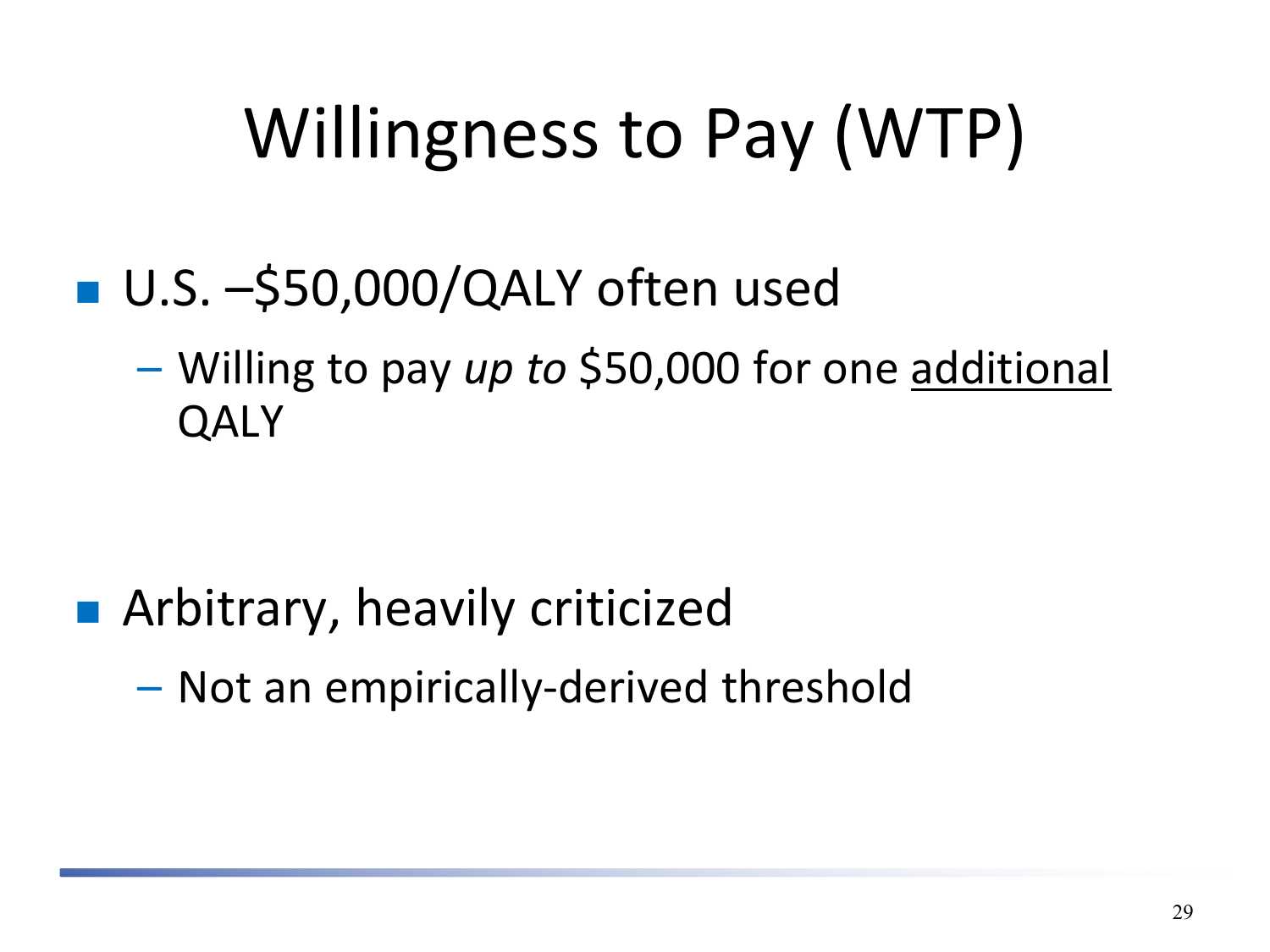### Thresholds for WTP

- **Panel on Cost-Effectiveness in Health and** Medicine does not endorse any WTP threshold
- Recommend to compare your results to a range of thresholds
- NICE (U.K.) does not have an explicit threshold for reimbursement
	- Recommended results are presented using WTP of ₤20,000 and ₤30,000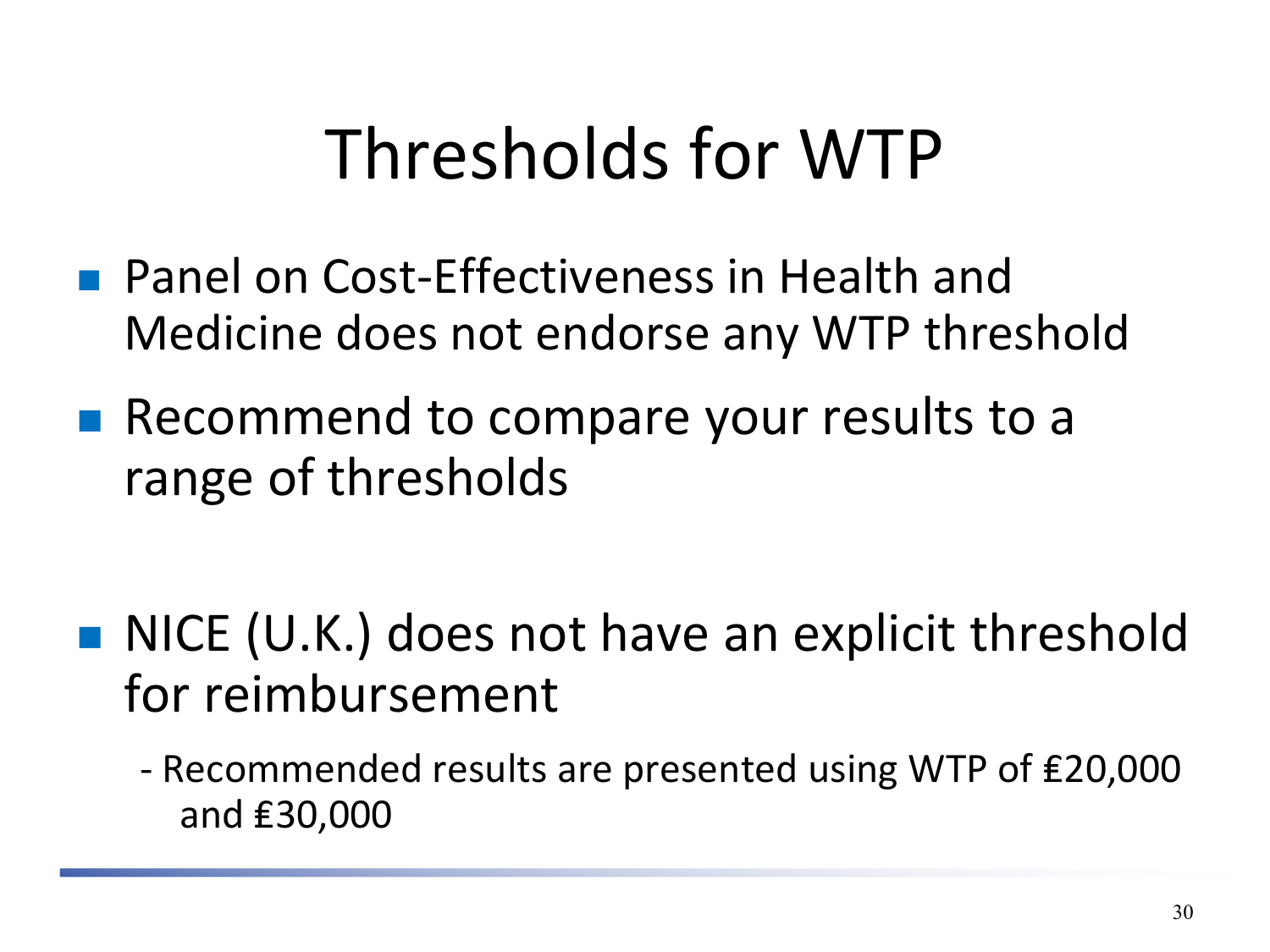# Cost-Benefit Analysis



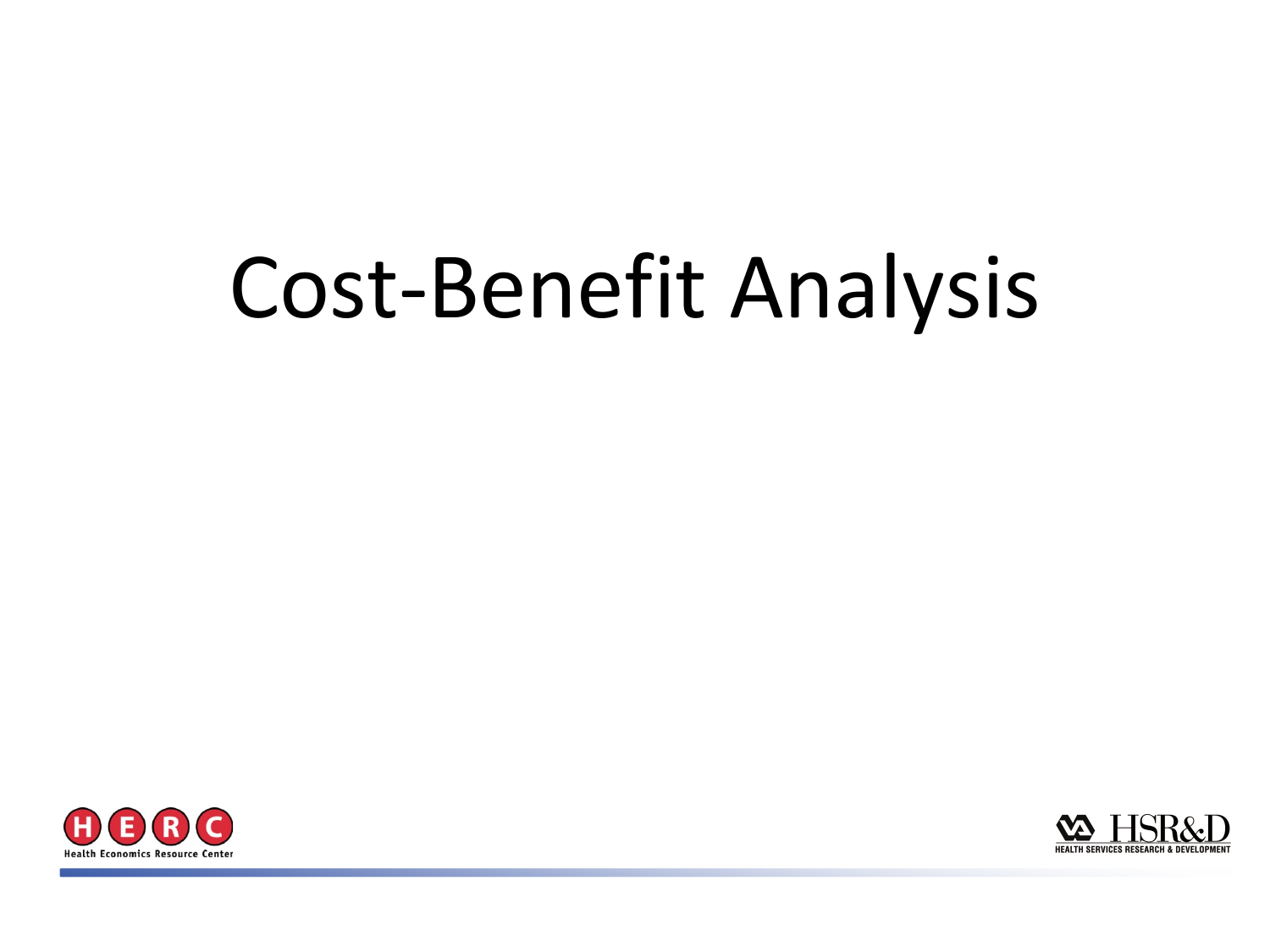### Cost-Benefit Analysis

- Costs and Effects are expressed entirely in dollar terms
	- Convert health effect  $\rightarrow$  cost

#### **Net social benefit = Incremental Benefit (cost) – Incremental costs**

 $\blacksquare$  If Net social benefit is positive, then program is worthwhile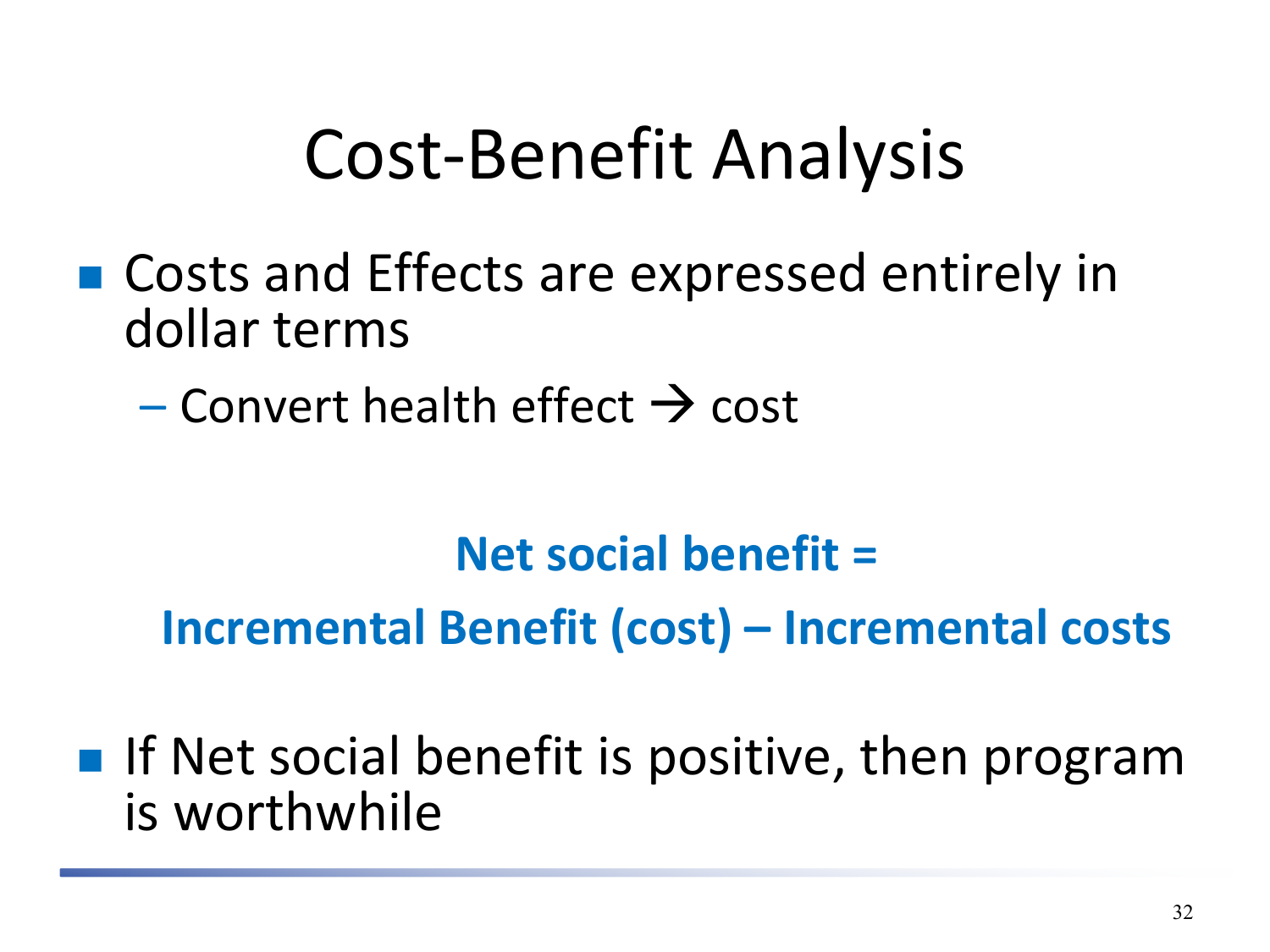# Assigning a dollar value to life

- Willingness to Pay (WTP)
	- Examine revealed WTP or elicit WTP
	- Framing effects, loss aversion, age-related effects, varying levels of disposable income, risky behavior
- Human Capital Approach
	- Use projected future earnings to value a life
	- Commonly used in disability cases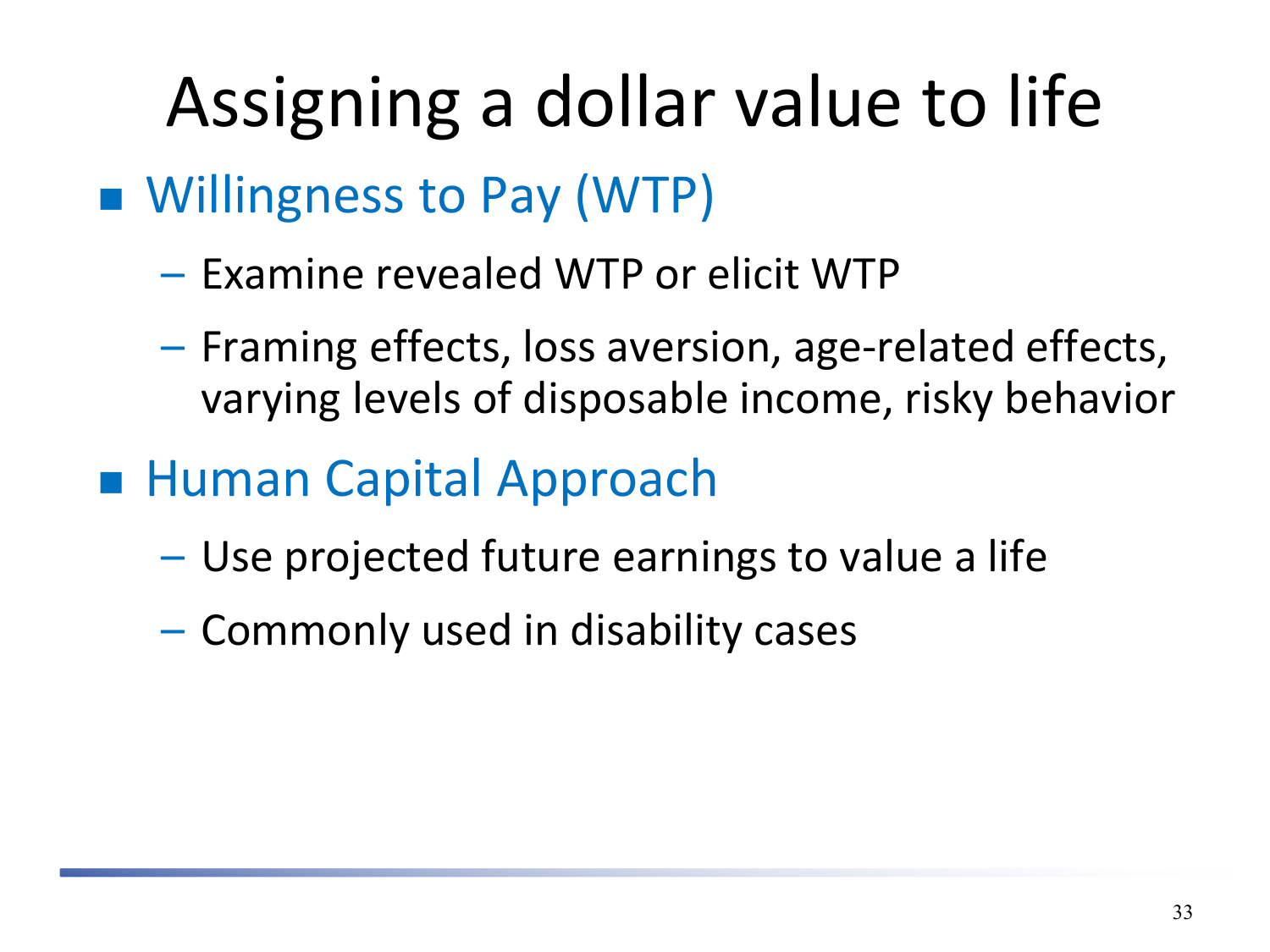# Cost-Benefit Analysis in Healthcare/Medicine

- **Very rarely used:** 
	- Discomfort of assigning a dollar value to life
	- Very hard to encapsulate all costs even in small interventions
		- Patient time, transportation, informal caregiving, etc
	- Problems with evaluating quality of life and converting to dollar amounts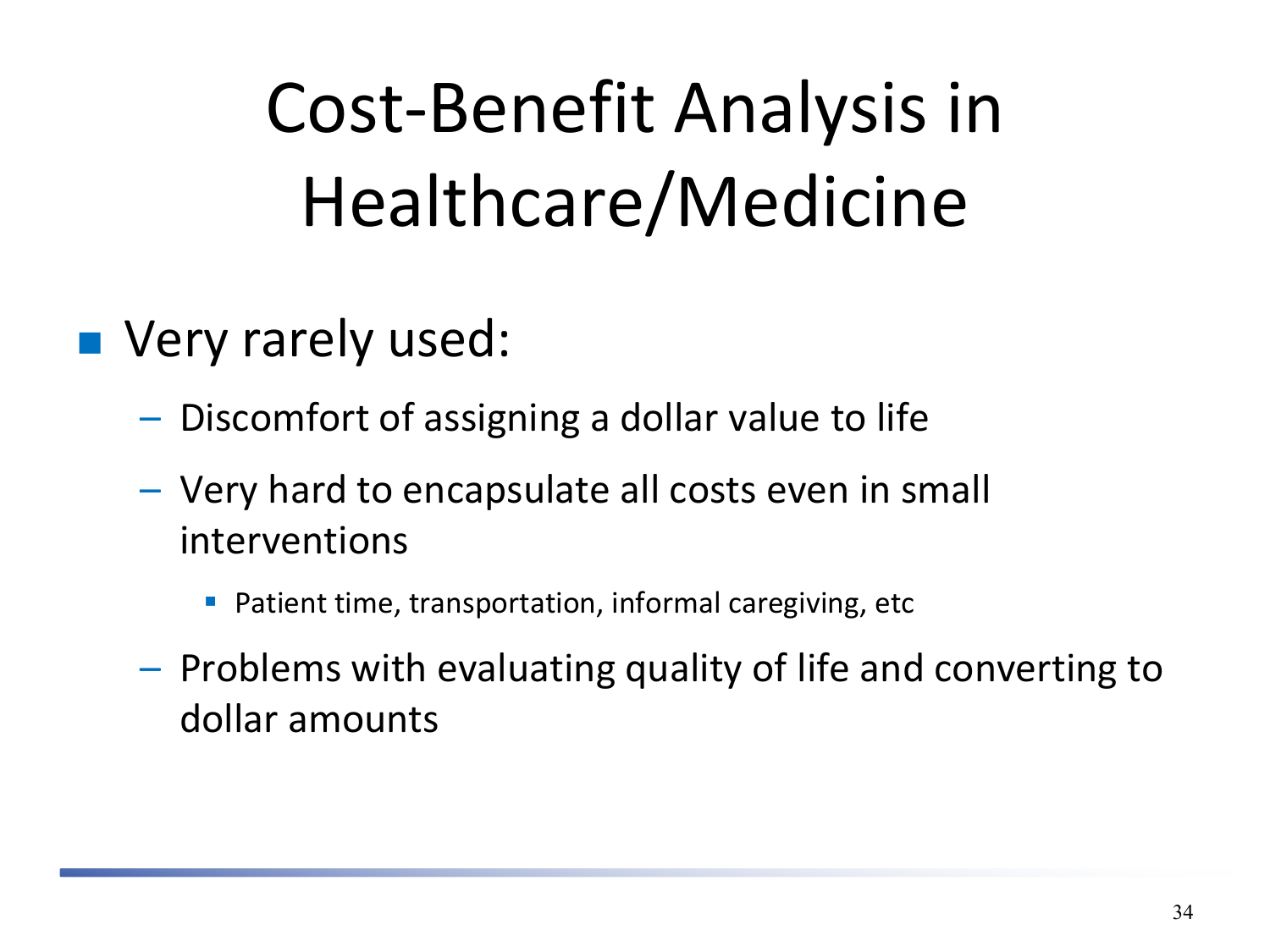# Cost Consequence Analysis



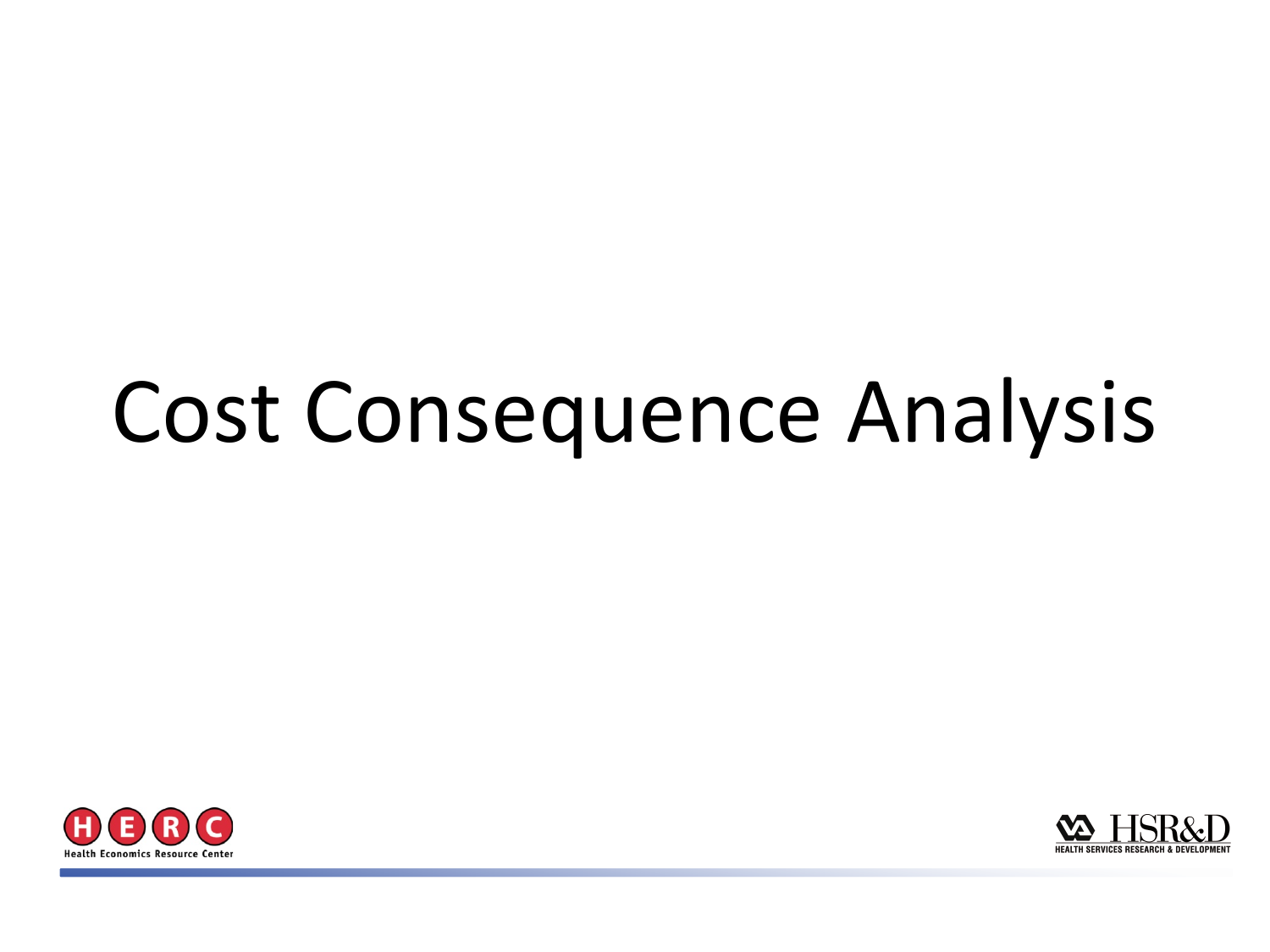#### Cost-Consequence Analysis

■ Compare the costs and consequences (health outcomes) of multiple interventions

■ Different from CEA and cost-benefit analysis because each cost and consequence is listed separately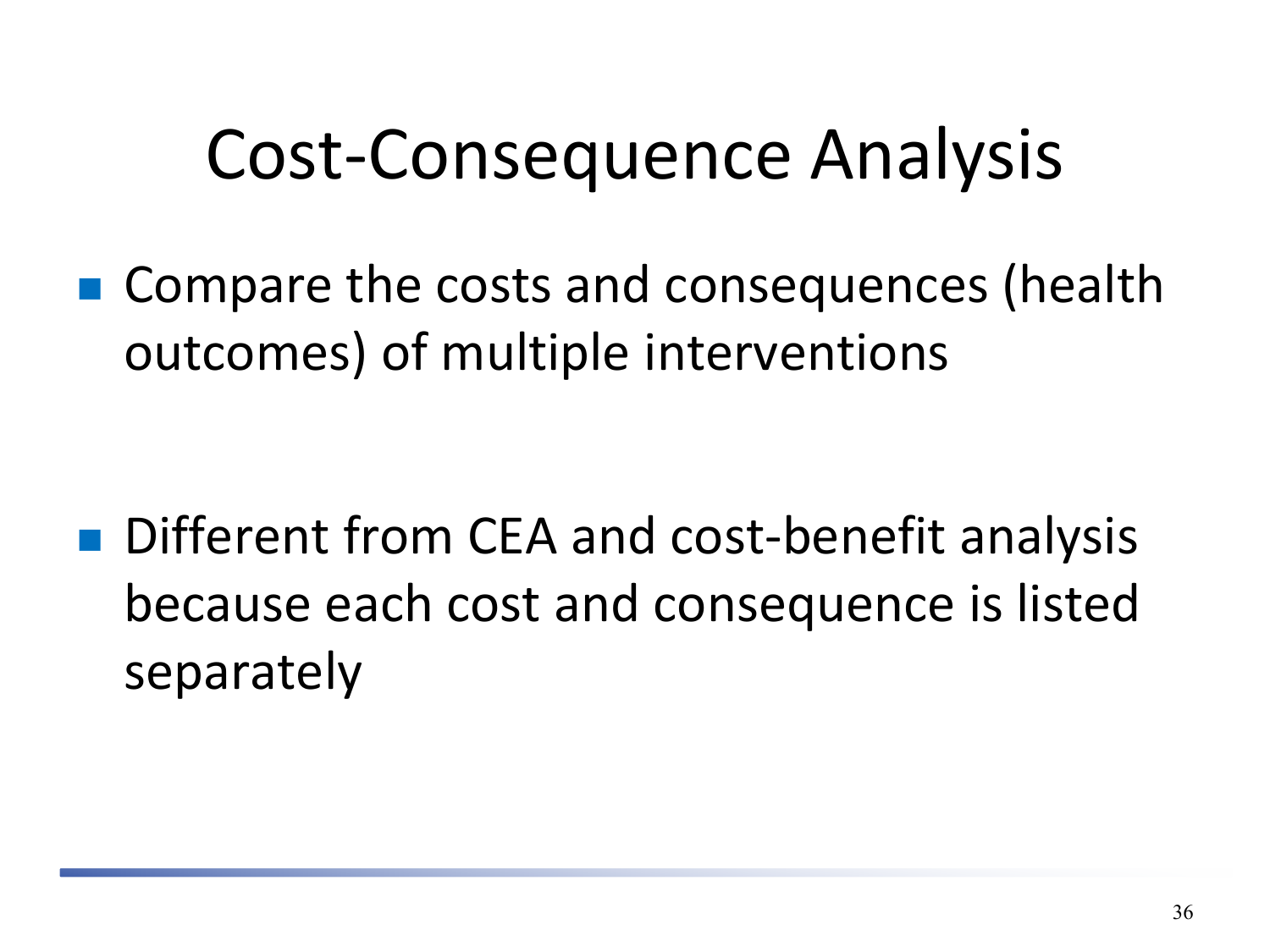| Table I. Example of a cost-consequence tabulation<br>Cost components                                                                                                                                                                  | Drug A |       | Drug B |       |
|---------------------------------------------------------------------------------------------------------------------------------------------------------------------------------------------------------------------------------------|--------|-------|--------|-------|
|                                                                                                                                                                                                                                       | units  | costs | units  | costs |
| Direct medical care use/costs<br>Drug A/B<br>Other drugs<br><b>Physician visits</b><br><b>Hospital stays</b><br>Home care<br>Other medical care (e.g. dialysis)                                                                       |        |       |        |       |
| Direct nonmedical care use/costs<br>Transportation<br>Crutches and other equipment<br>Paid caregiver time                                                                                                                             |        |       |        |       |
| Indirect resource use/costs<br>Time missed from work for<br>patient<br>Time missed from work for<br>unpaid caregiver<br>Time missed from other activities<br>for patient<br>Time missed from other activities<br>for unpaid caregiver |        |       |        |       |
| <b>Total direct and indirect costs</b>                                                                                                                                                                                                |        |       |        |       |
| <b>Symptom impact</b><br>Patient distress days<br>Patient disability days                                                                                                                                                             |        |       |        |       |
| <b>Quality-of-life impact</b><br>Quality-adjusted life-years<br>decrement<br>Quality-of-life profile measure                                                                                                                          |        |       |        |       |

scores

Masukopf et al. Cost-Consequence Analysis in Decision Making. Pharamcoeconomics. 1998. 13 (3): 277-288.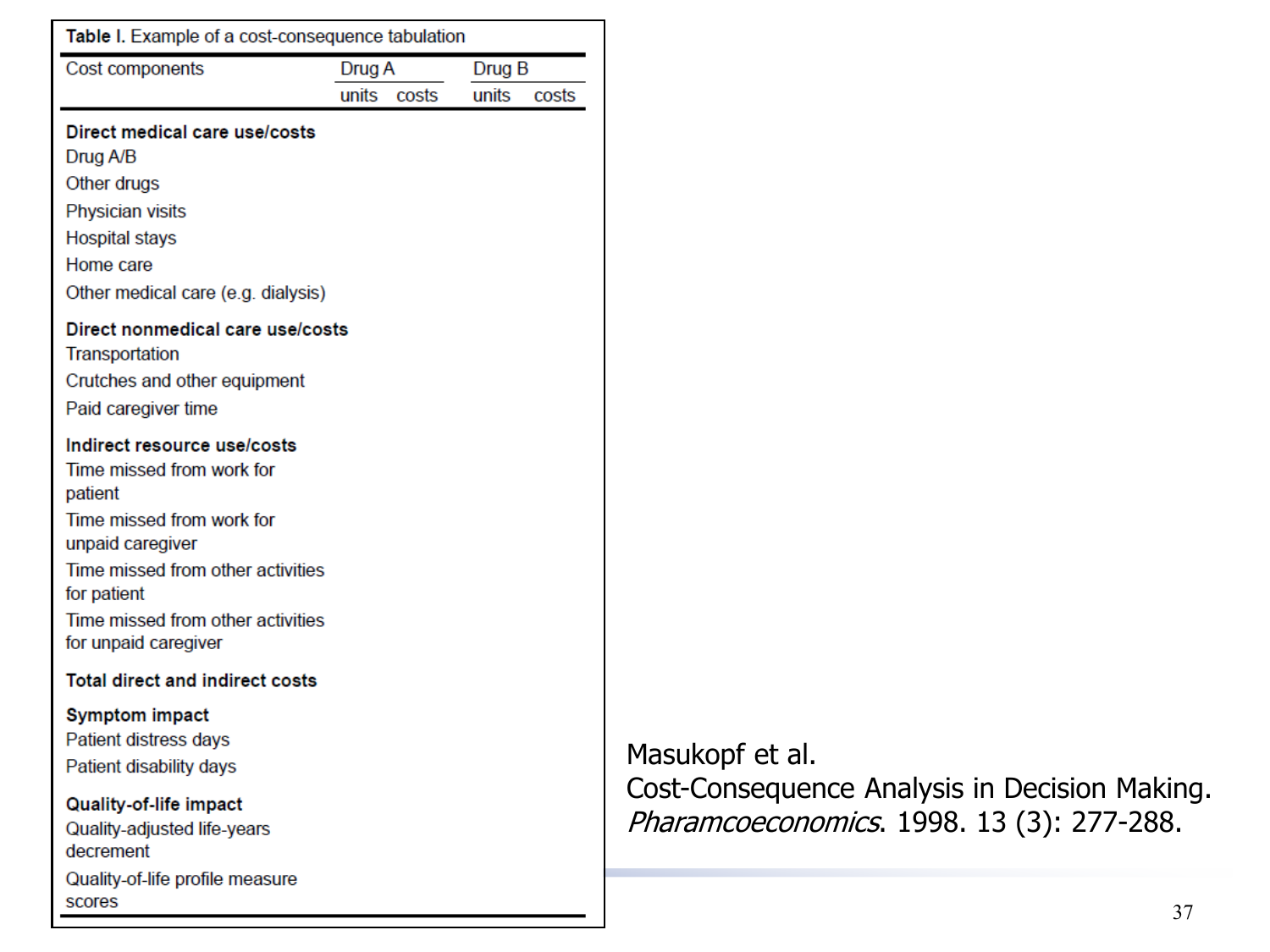### Benefits and Drawbacks of CCA

#### ■ Advantages

– Draws attention to *specific aspects* of cost or health outcomes that are most impacted

#### **Disadvantages**

- Does not indicate relative importance of various items
- Users may reach different conclusions about which intervention to pursue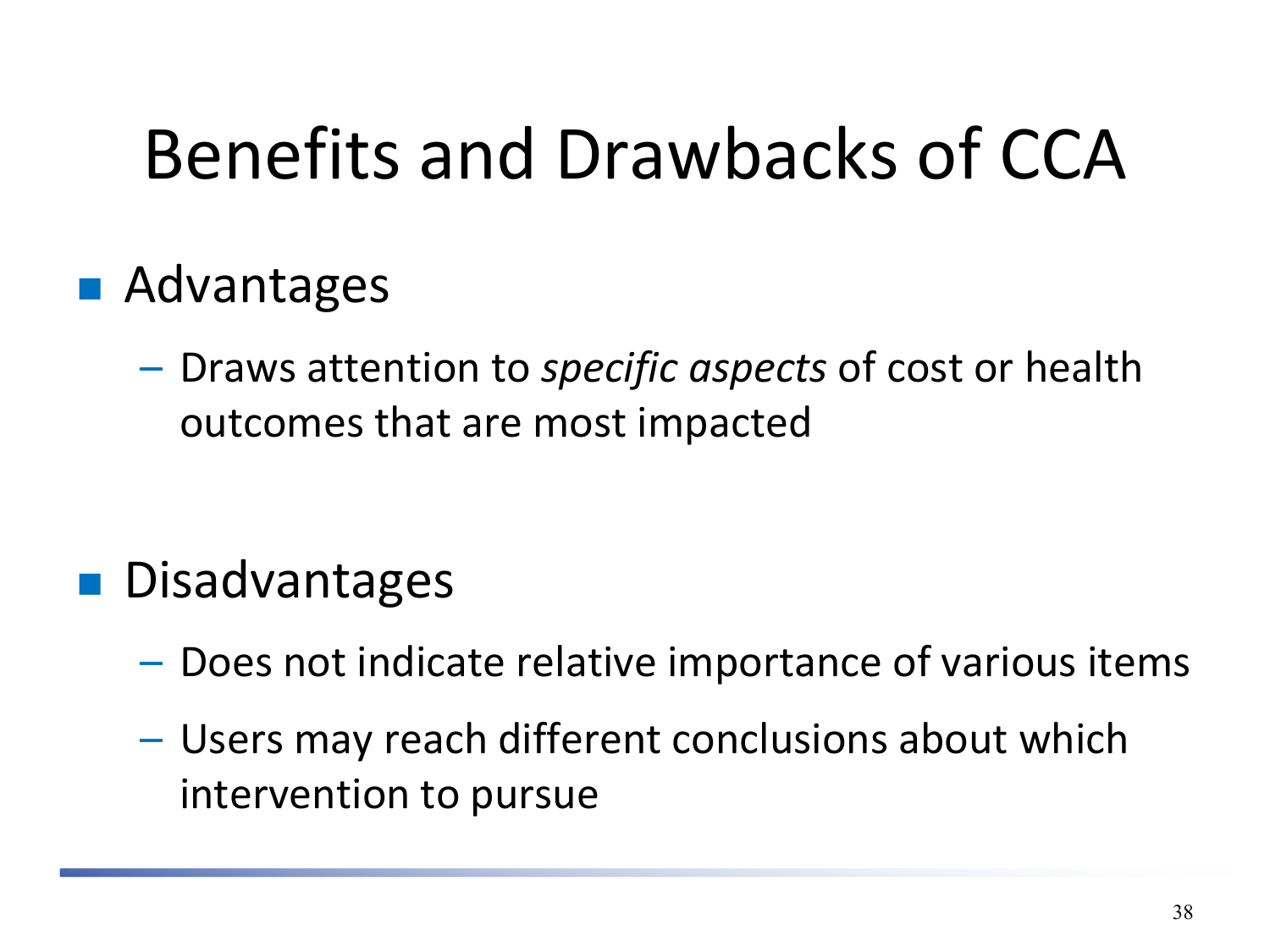# Budget-Impact Analysis



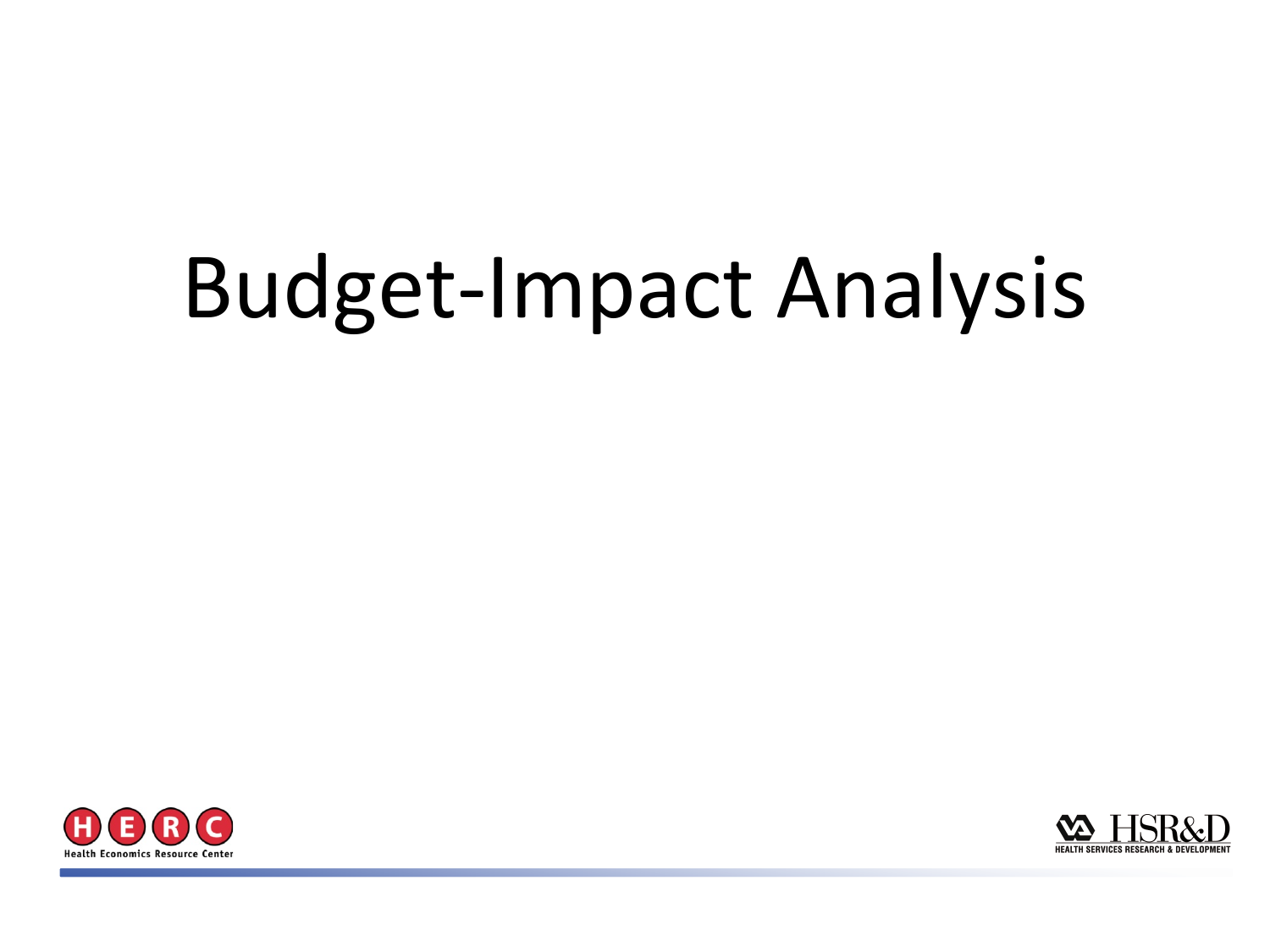#### Budget Impact Analysis

**Estimate the financial consequences of adopting a** new intervention.

- Usually performed in addition to a cost-effectiveness analysis
	- CEA: does the intervention provide good value?
	- BIA: can we afford it?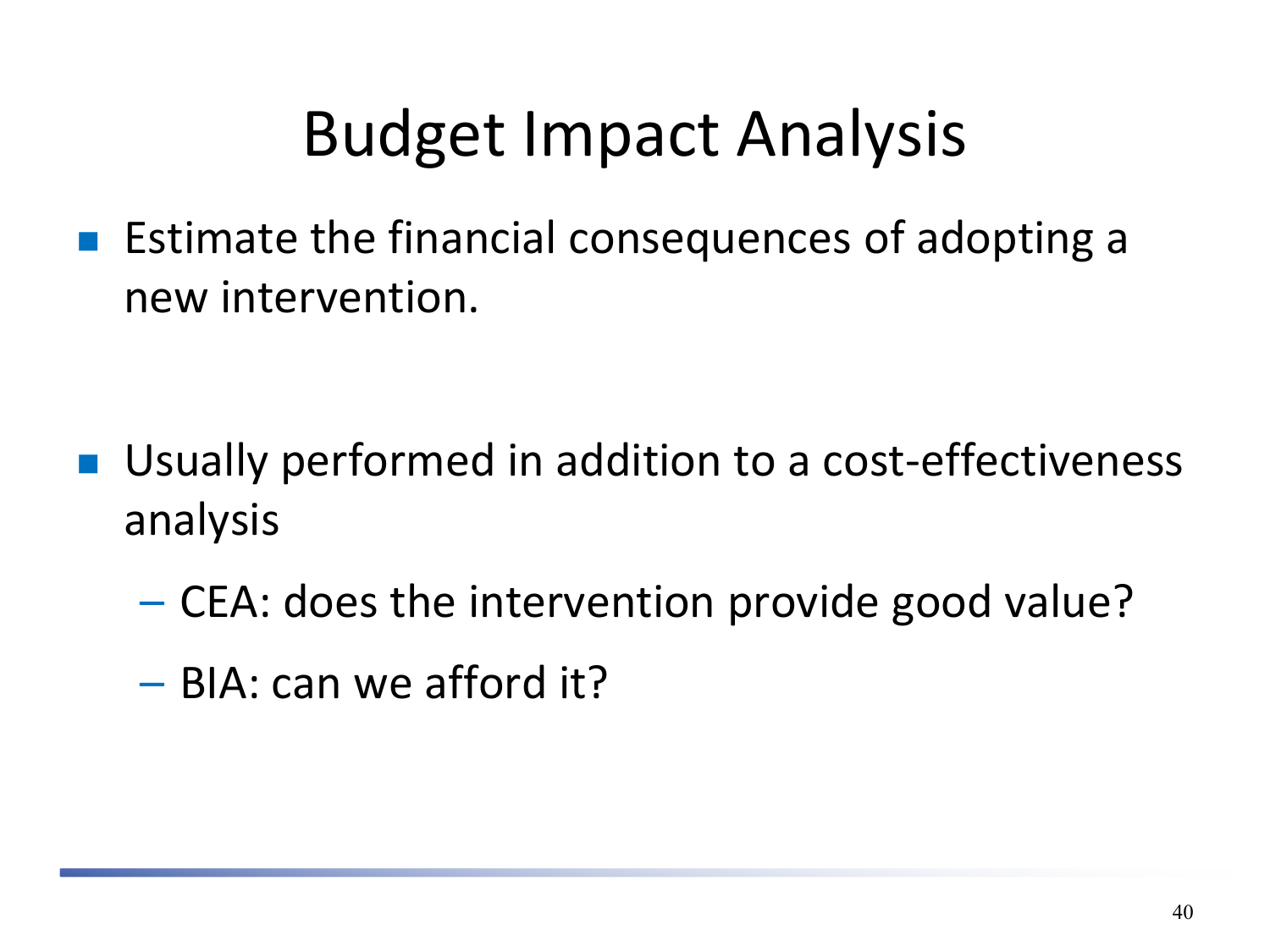### BIA, example

Drug A has an ICER of \$28,000 per QALY compared with Drug B. It is cost-effective.

Drug B costs \$70,000.

Therefore, Drug A costs \$98,000. There are 10,000 people eligible for Drug A, resulting in a total cost of \$980 million dollars.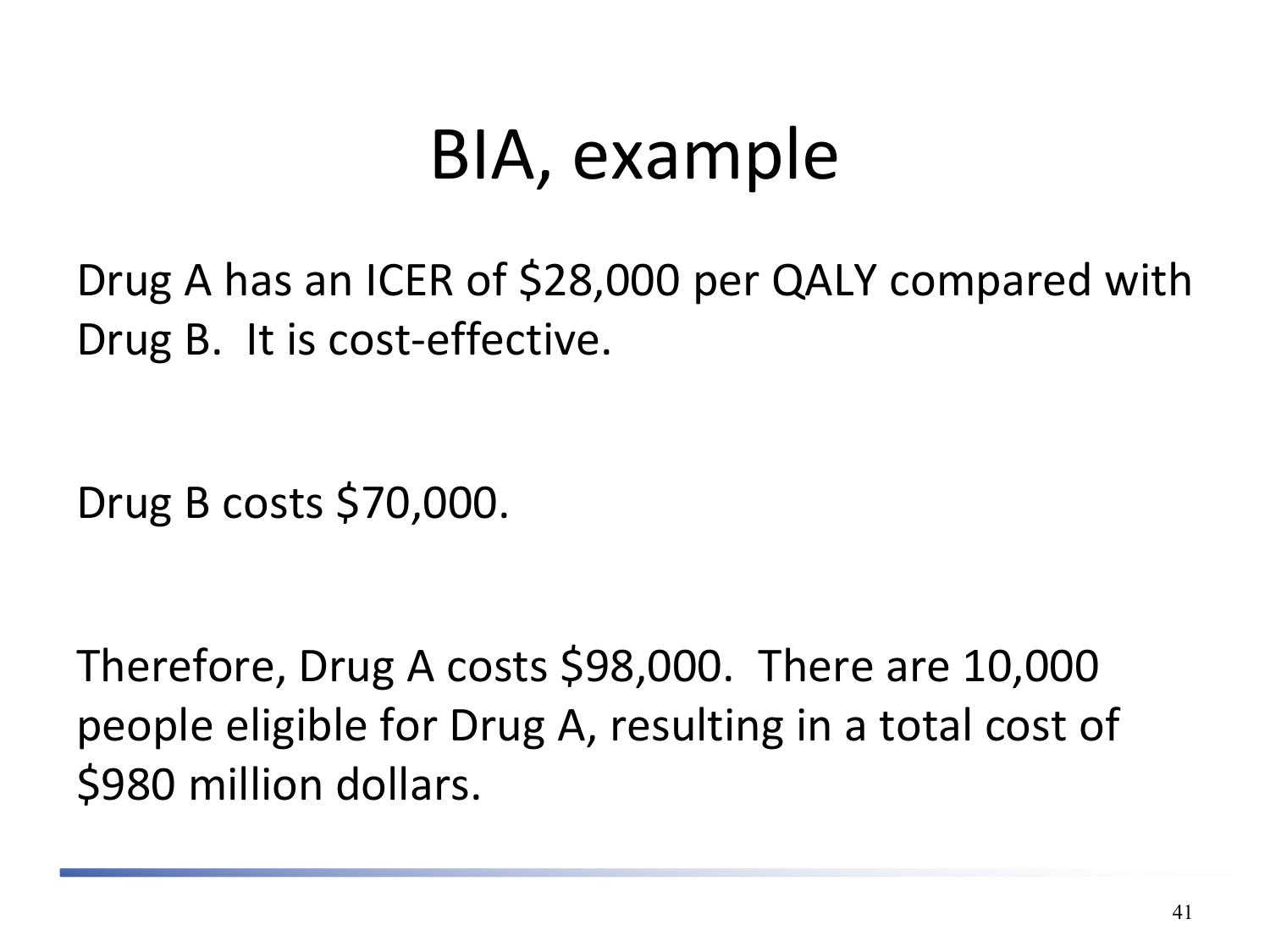### BIA tells us

- **The true "unit" cost of the intervention**
- **The number of people affected by the** intervention

■ An understanding of the total budget required to fund the intervention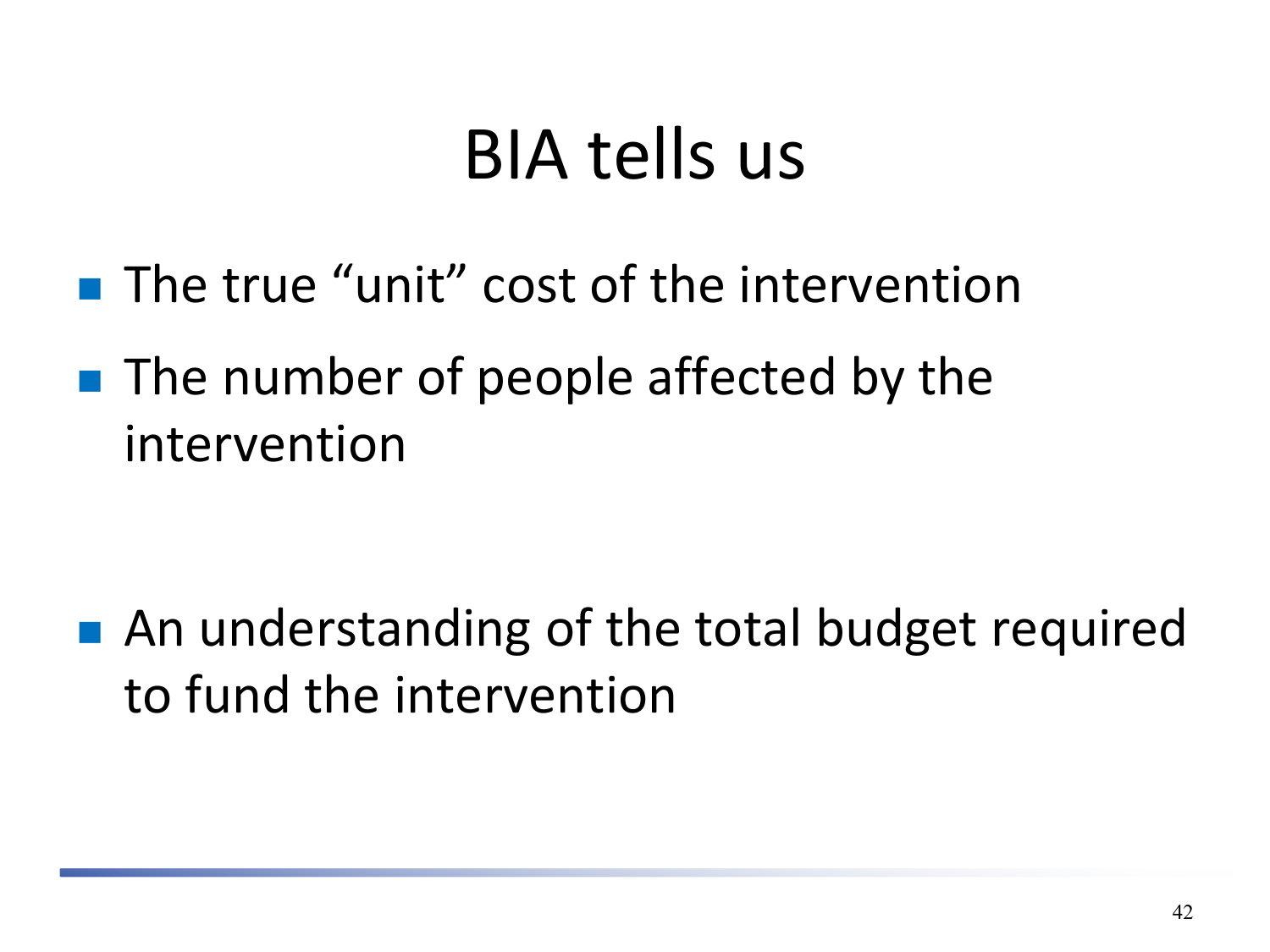#### CEA versus BIA

|         | <b>CEA</b>                                    | <b>BIA</b>                          |
|---------|-----------------------------------------------|-------------------------------------|
| Purpose | Does this intervention<br>provide high value? | Can we afford this<br>intervention? |
|         |                                               |                                     |
|         |                                               |                                     |

#### **Lecture on BIA on April 13th!**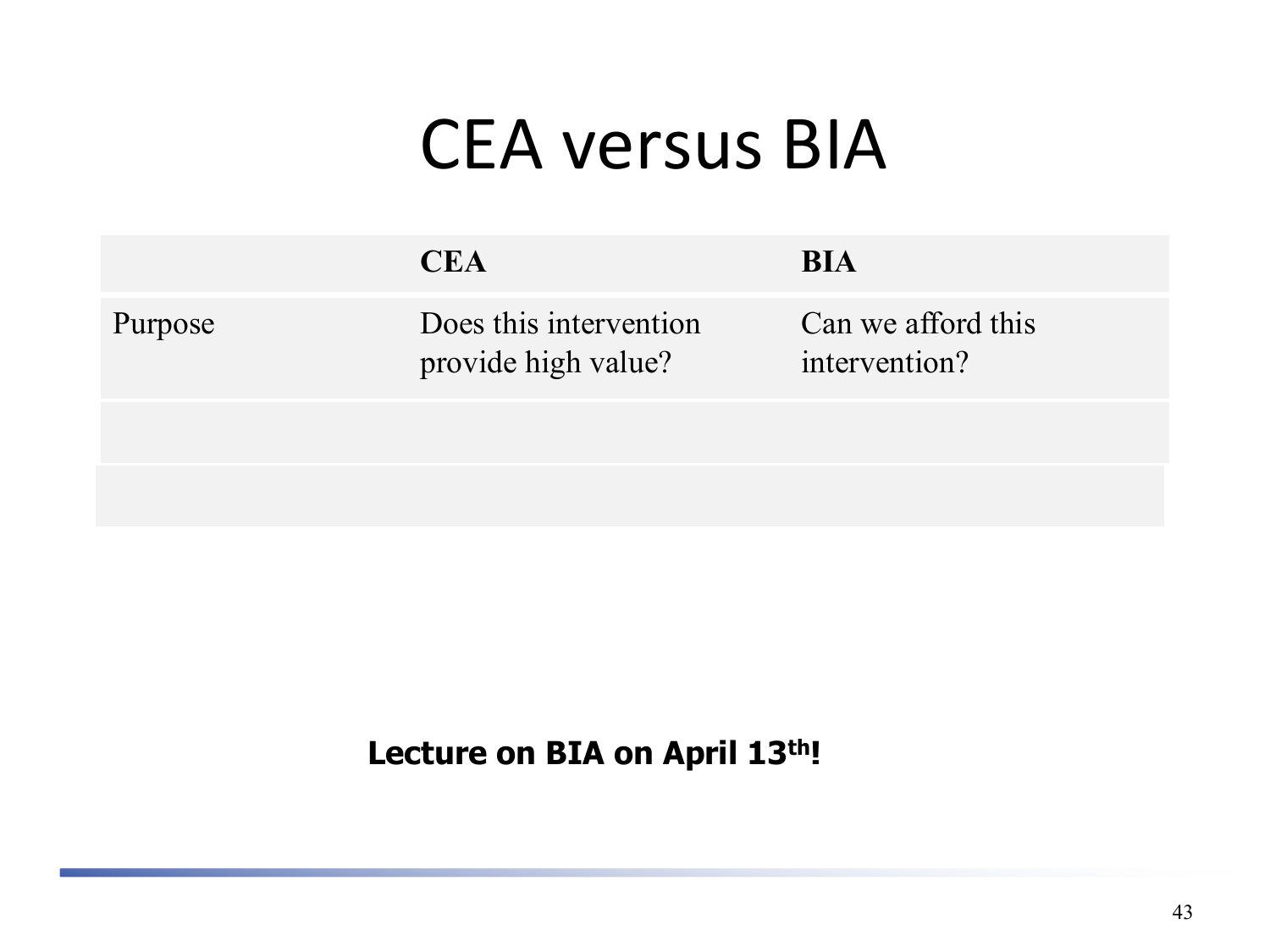# Approaches to Decision Analysis



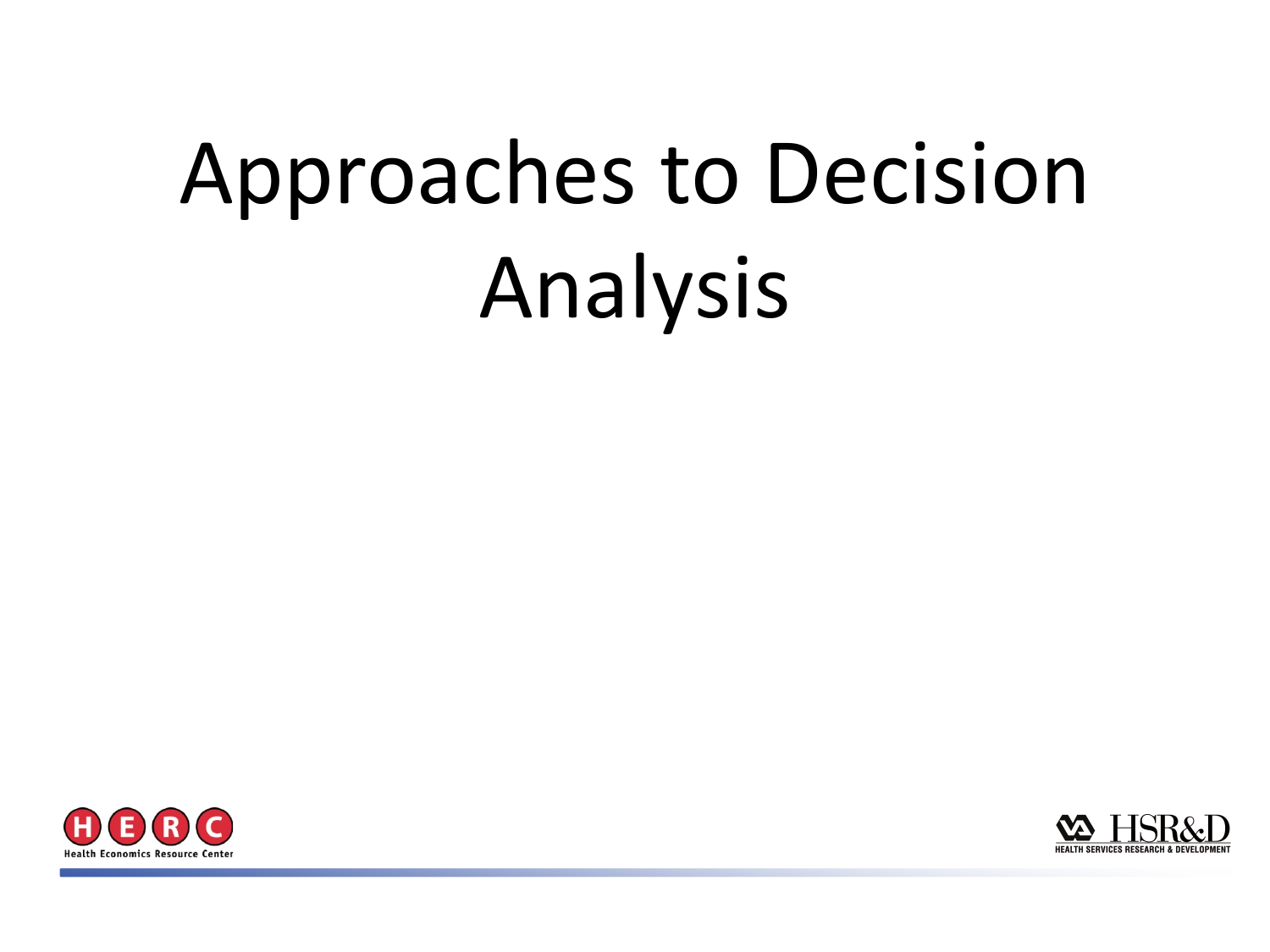### Methods for decision analysis

**Modeling** 

**Measurement alongside a clinical trial**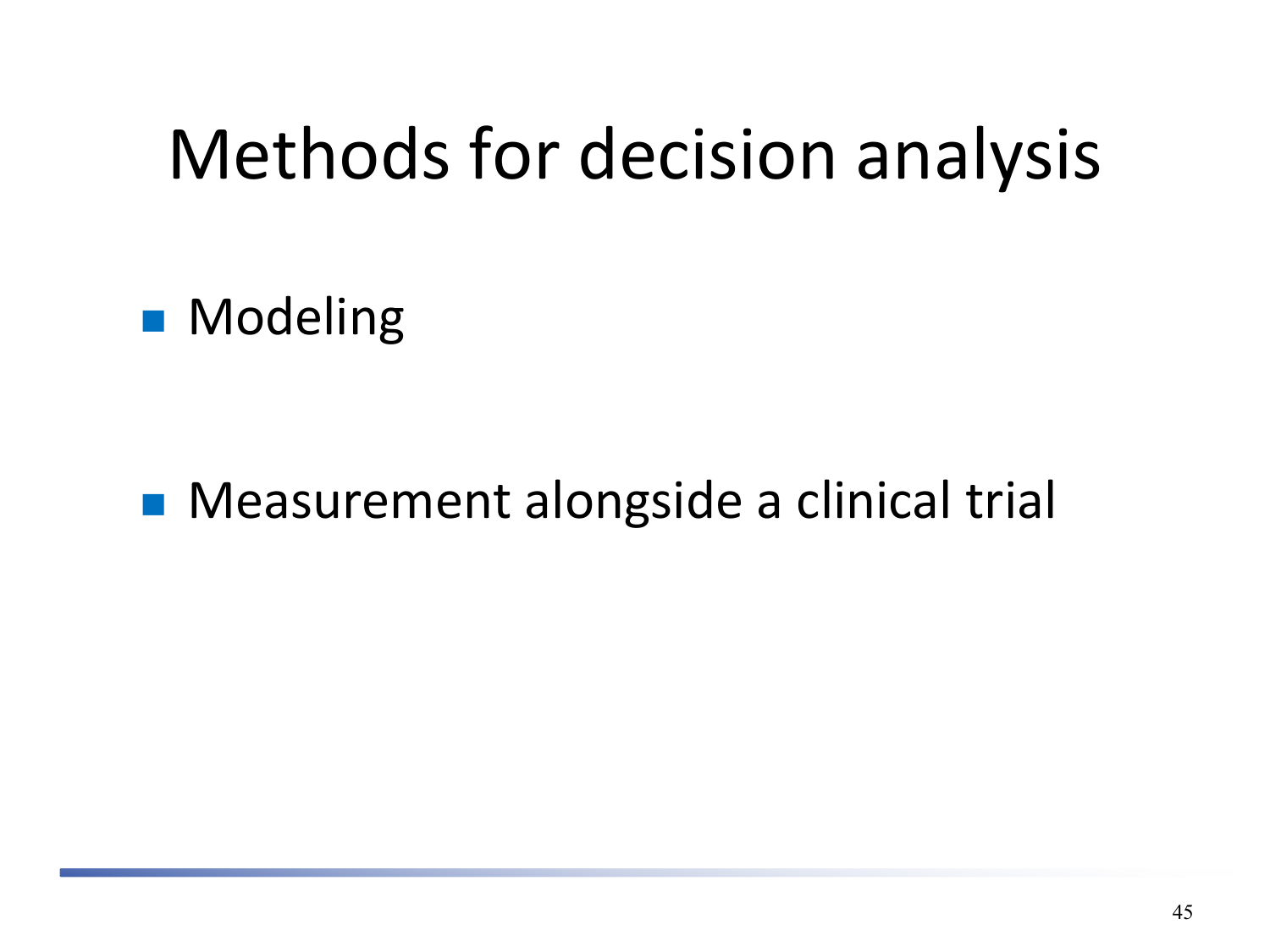# Types and Methods for Decision Analysis

|                                  | Measurement alongside<br>a clinical trial | Modeling     |
|----------------------------------|-------------------------------------------|--------------|
| Cost-Effectiveness<br>Analysis   | $\mathbf X$                               | X            |
| Cost-Benefit<br>Analysis         | $\mathbf{X}$                              | $\mathbf{X}$ |
| <b>Budget Impact</b><br>Analysis |                                           | $\mathbf X$  |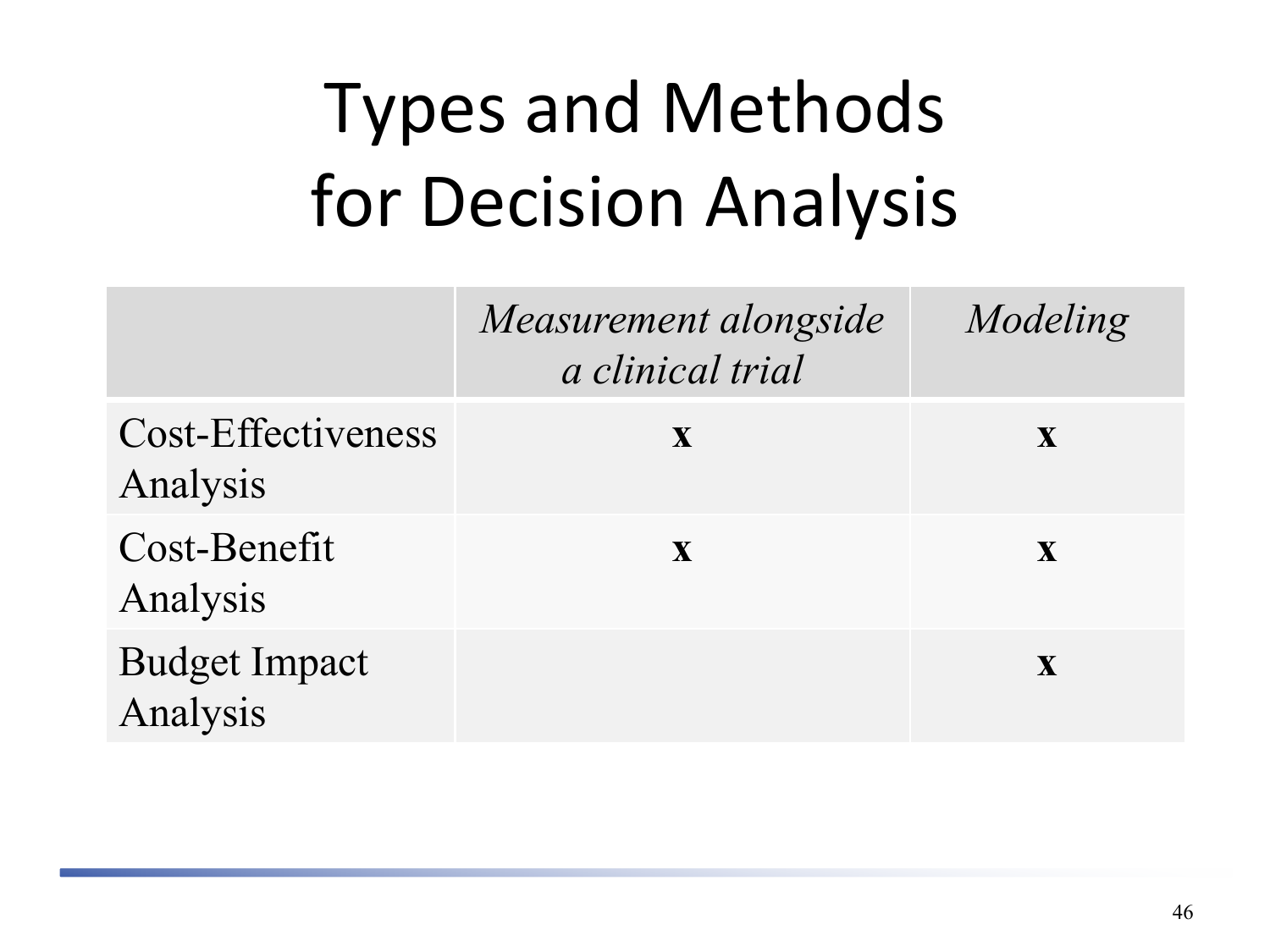### Measurement alongside a trial

**Piggyback"** onto an existing RCT

- Collect extra information from patients enrolled in the trial
	- Utilization (use this to assign costs)
	- Utilities
	- (Efficacy and AEs are already being collected)

#### **More on using CEA with an RCT in lecture on April 6th!**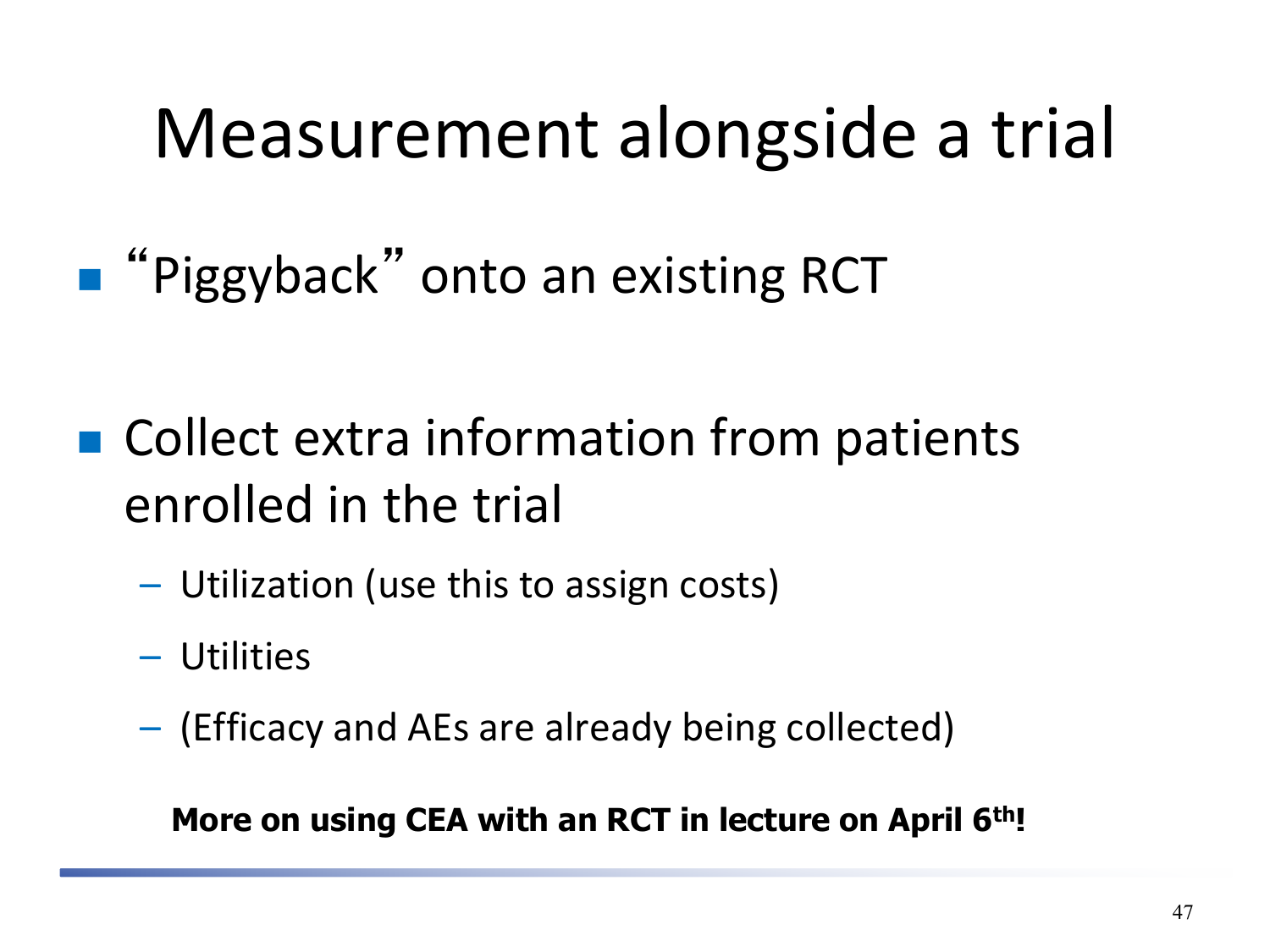# Modeling

- No real-world experiment exists
- Build a mathematical framework to understand the relationship between inputs and outputs
- Build model structure in software, populate it with inputs (from literature). Run model to derive outputs
- You decide on the boundaries of the analysis

Time frame, population, interventions of interest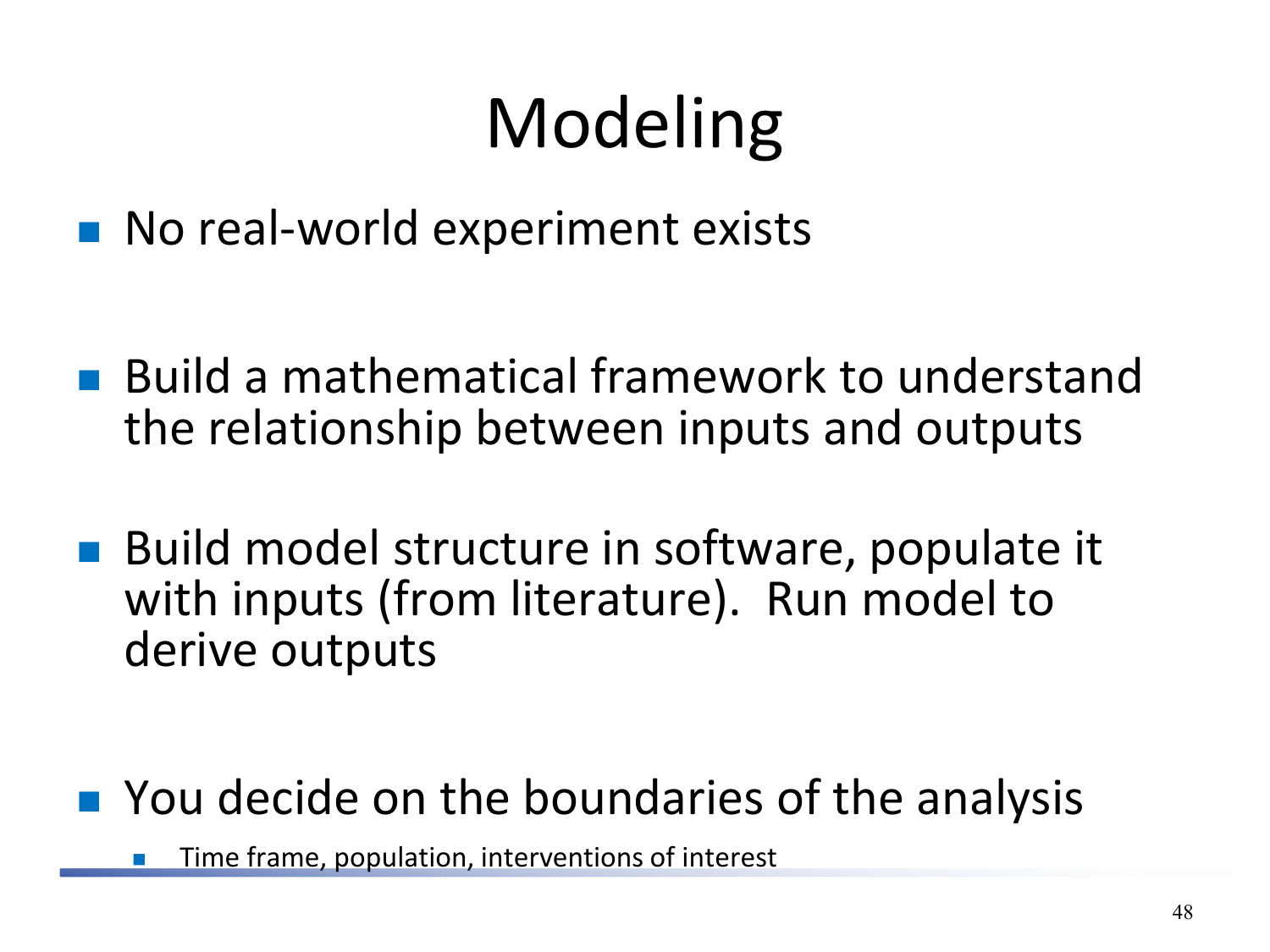### Modeling versus Measurement

|                          | <b>Measurement</b>                                                                                                                                           | <b>Modeling</b>                                                               |
|--------------------------|--------------------------------------------------------------------------------------------------------------------------------------------------------------|-------------------------------------------------------------------------------|
| Treatments<br>considered | Only the ones in the RCT (which $\cdot$<br>$\bullet$<br>may include placebo)                                                                                 | Any of interest $-$ But data<br>also come from RCTs                           |
| Advantage                | Design case-report forms<br>Individual-patient data<br>(subgroup analysis)<br>Utilities may be more accurate<br>(treatment and health condition<br>specific) | • Don't need to wait for a<br>trial to be funded to do<br>your analysis       |
| Disadvantage             | • Short time frame $-\text{ will still have}$<br>to project beyond the trial<br>Will not provide all of your<br>$\bullet$<br>inputs                          | Inputs need to come from<br>similar studies on your<br>population of interest |
|                          | . Utilities come from patient<br>perspective, rather than<br>community                                                                                       |                                                                               |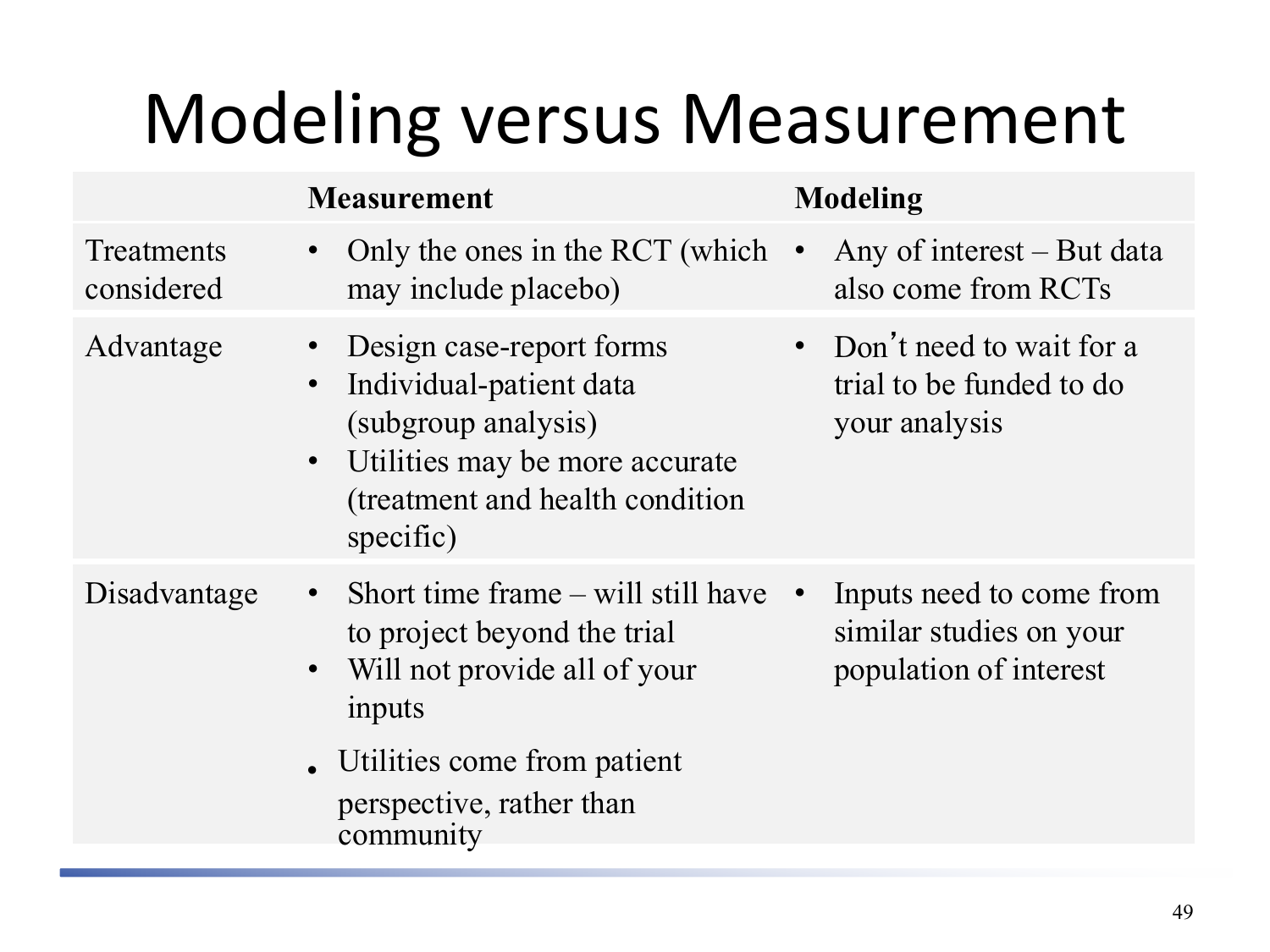# Cost-effectiveness Analysis for Resource Allocation



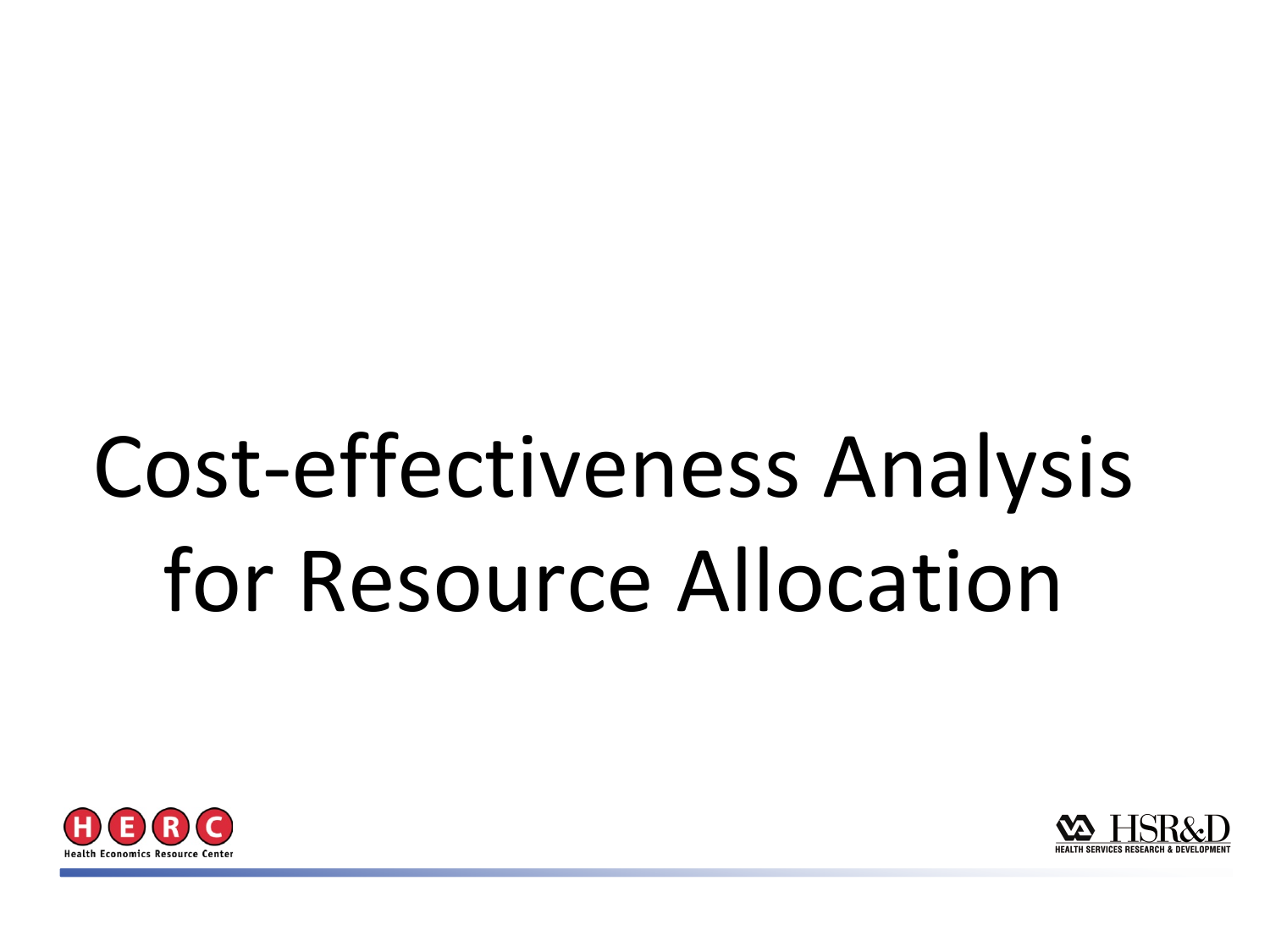#### How is CEA used for decision making?

■ Ex-US: Used by NICE (U.K.), PBAC (Australia), CADTH (Canada) for regulatory/market access purposes

**US: Medicare has historically not used cost**effectiveness to drive coverage decisions. ACA

### profile the contract of the contract of the contract of the contract of the contract of the contract of the contract of the contract of the contract of the contract of the contract of the contract of the contract of the co **Alzheimer's Drug**

Medicare says it will limit coverage of a \$28,000-a-year Alzheimer's drug whose benefits have been widely questioned.

By Associated Press | Jan. 11, 2022, at 8:45 p.m.

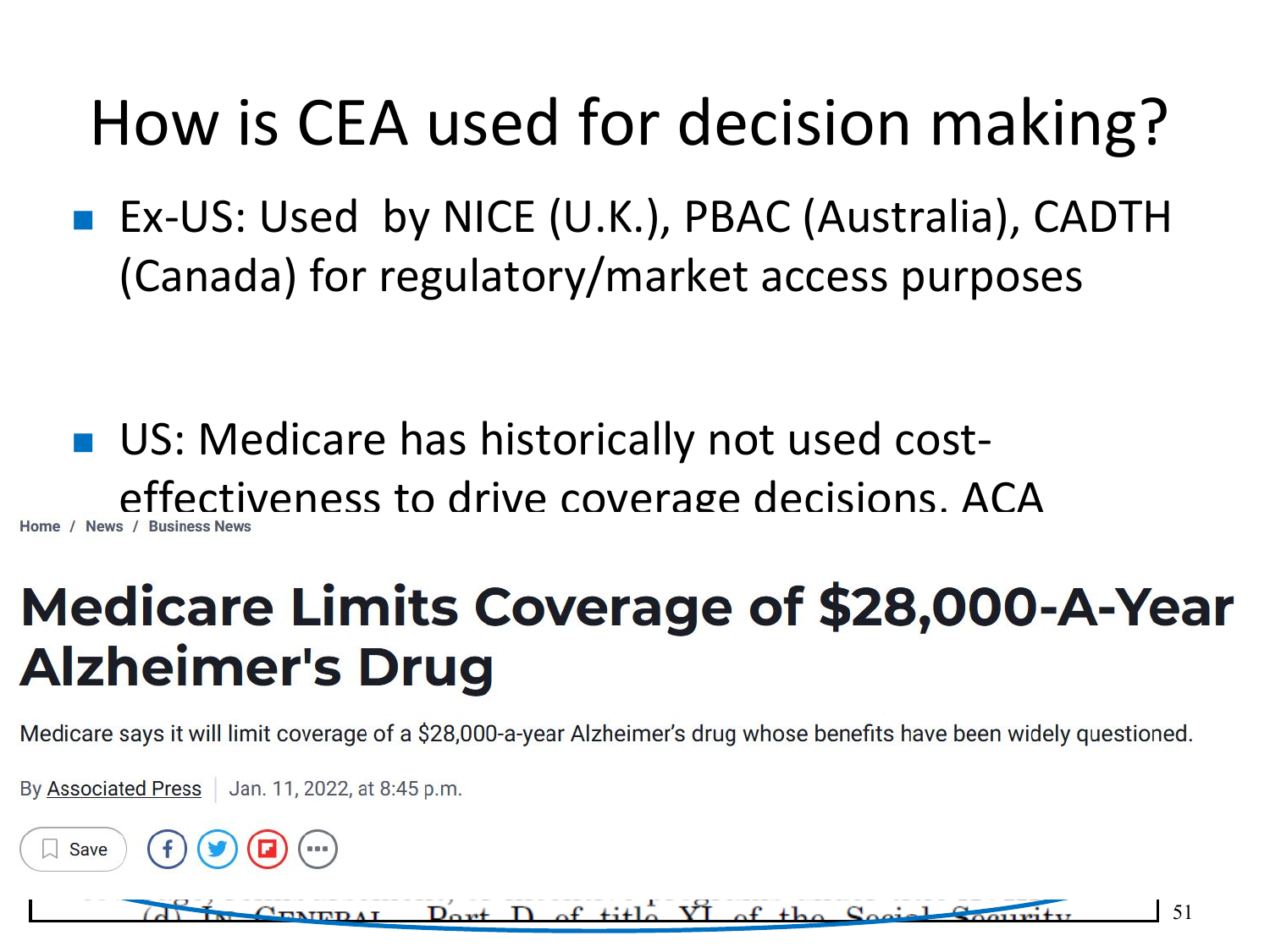### U.S. Cost-Effectiveness Analysis

- Pharmaceutical companies international markets
- Academia
- **Neterans Health Administration**

#### ■ NOT used by FDA or CMS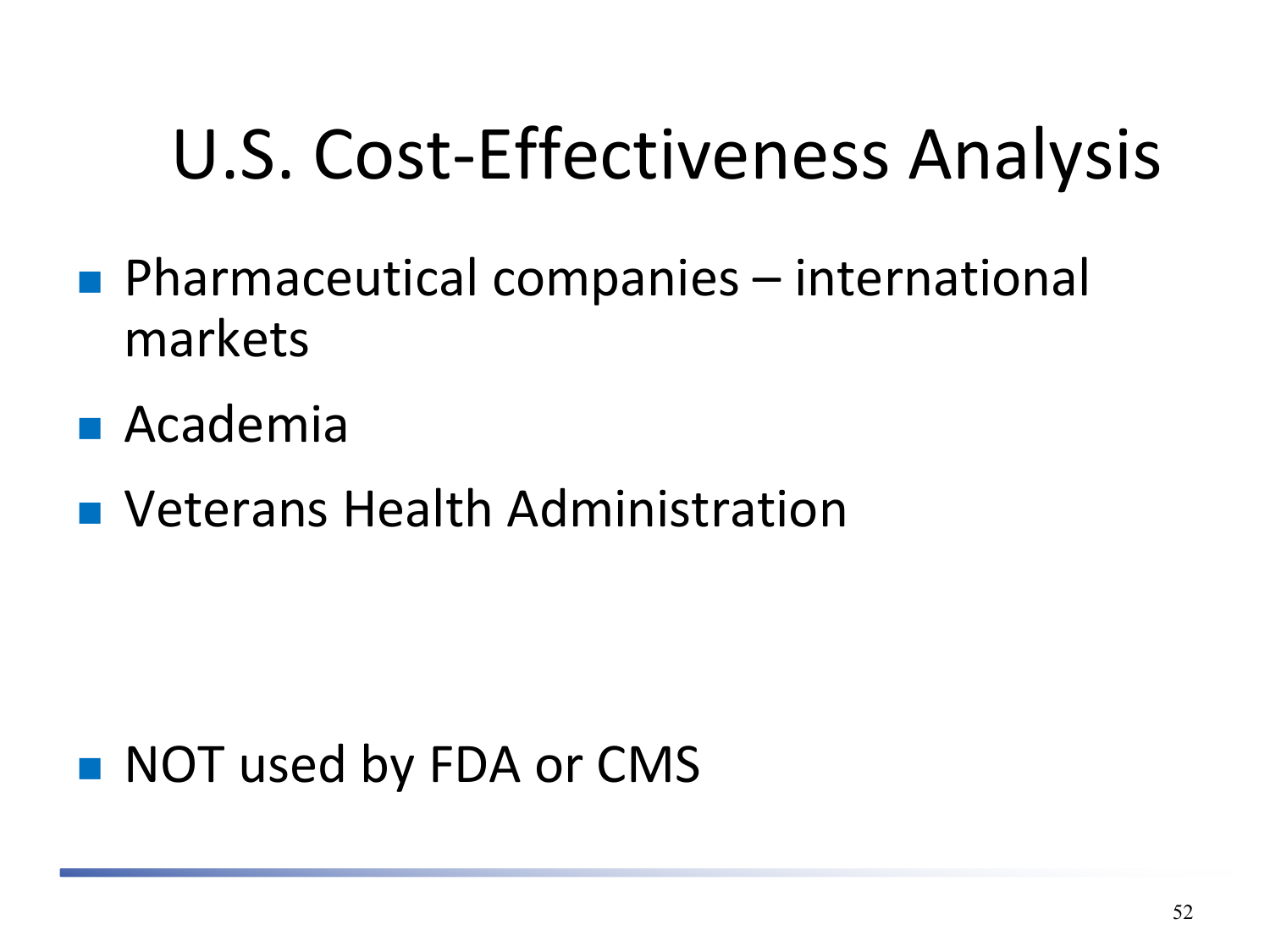### Summary

- Major types of decision analysis:
	- **Budget Impact Analysis**
	- **Cost-Benefit Analysis**
	- **Cost-Consequence Analysis**
	- **Cost-Effectiveness Analysis**
		- Cost-Utility Analysis QALYs, a measure of morbidity and mortality
- Operationalize your decision analysis:
	- Measurement alongside a clinical trial, or
	- Modeling
- Cost-effective ≠ cost-saving!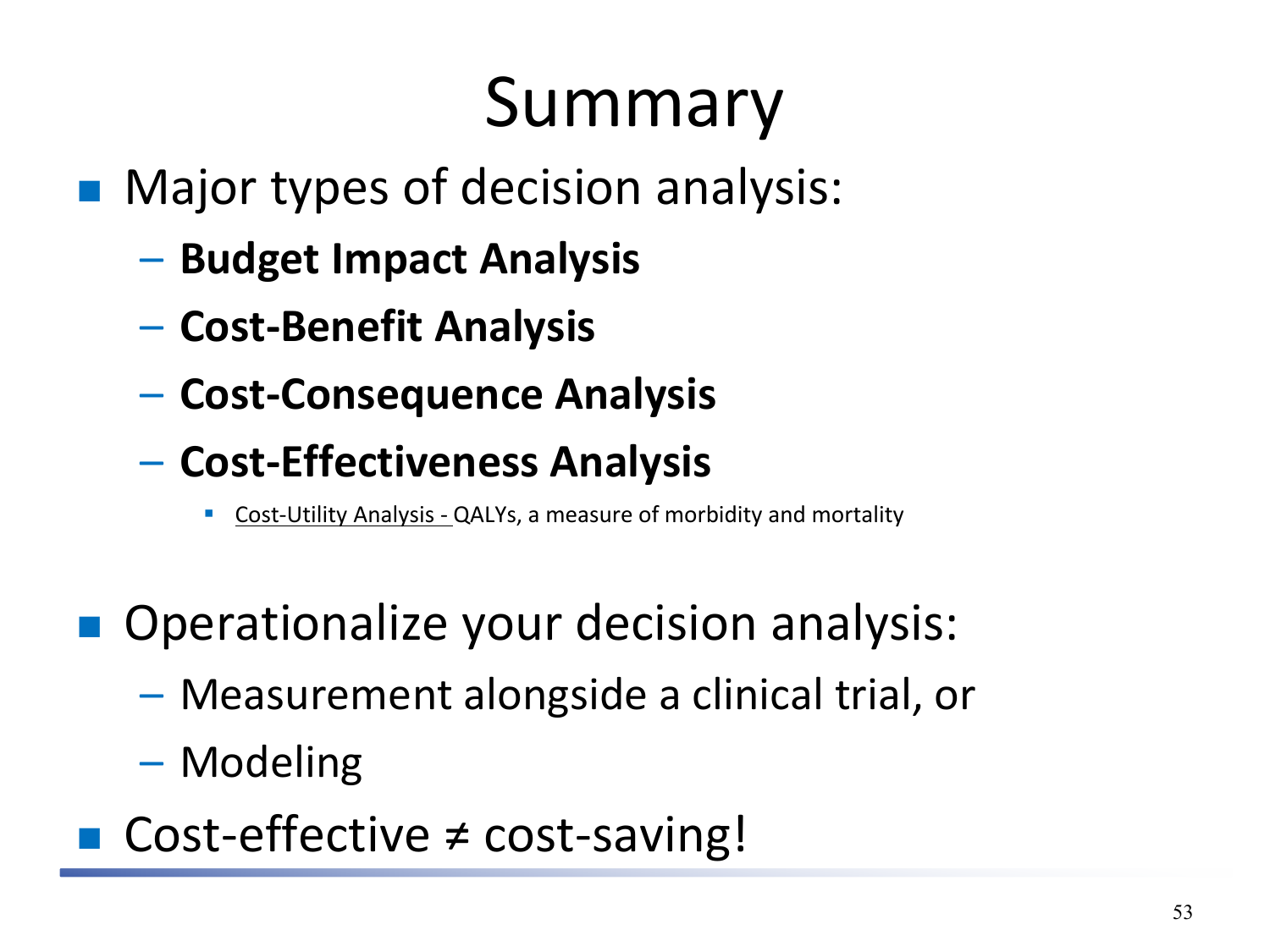#### Resources:

### Decision Analysis and CEA

- Neuman PJ, Saunders GD, Russell LB, Siegel JE, Ganiats TG, eds. Cost-<br>Effectiveness in Health and Medicine. Second Edition. New York: Oxford University Press; 2017.
- Gold MR, Siegel JE, Russell LB, Weinstein MC, eds. Cost-Effectiveness in Health and Medicine. New York: Oxford University Press; 1996.
- Hunink M, Glasziou P, Siegel J, et al. Decision Making in Health and Medicine: Integrating Evidence and Values. Cambridge, UK: Cambridge Press; 2004.
- **Muennig P. Designing and Conducting Cost-Effectiveness Analyses in** Medicine and Health Care. San Francisco, CA: Jossey-Bass; 2002.